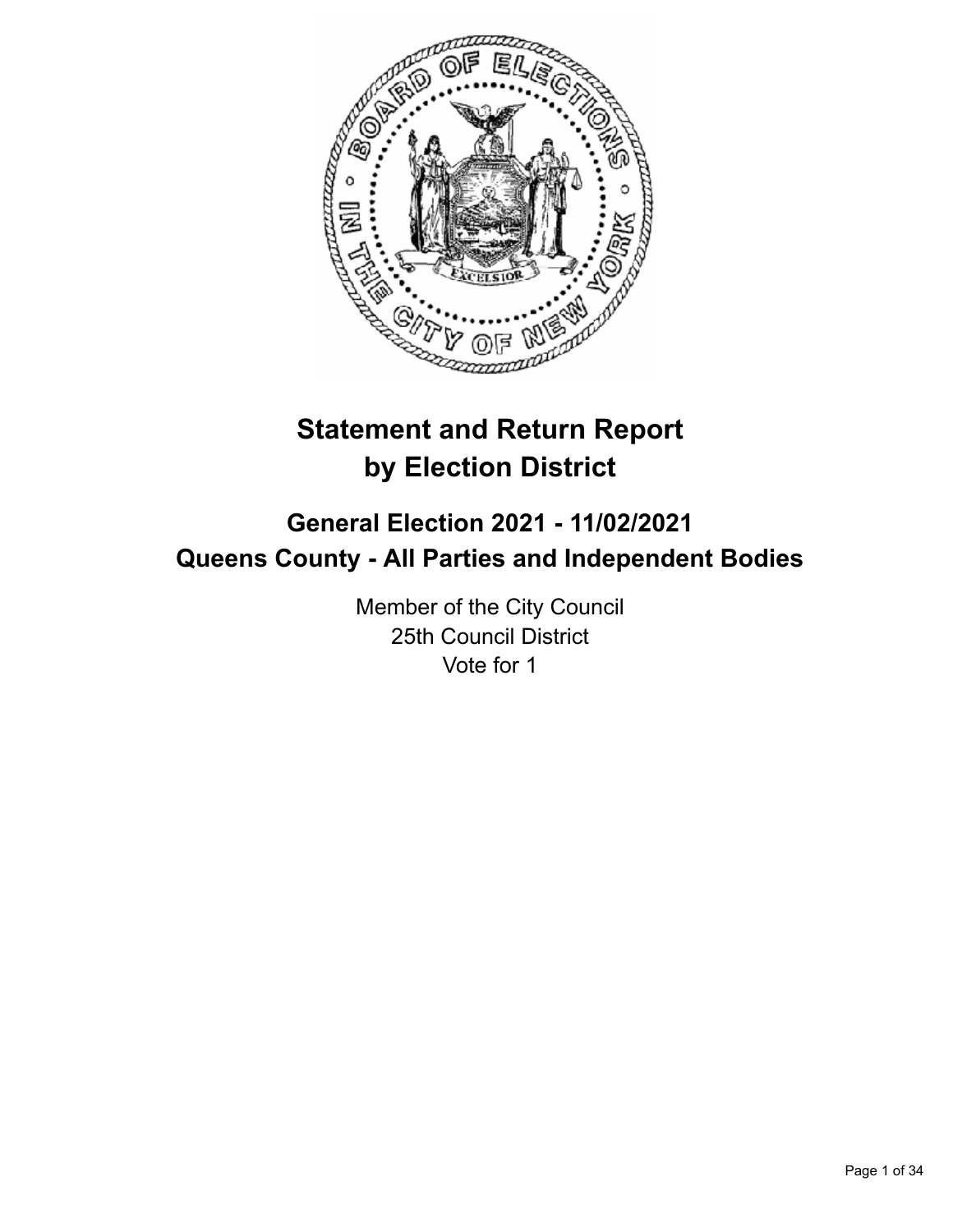

| <b>PUBLIC COUNTER</b>                                    | 184      |
|----------------------------------------------------------|----------|
| <b>MANUALLY COUNTED EMERGENCY</b>                        | 0        |
| ABSENTEE / MILITARY                                      | 26       |
| <b>AFFIDAVIT</b>                                         | $\Omega$ |
| <b>Total Ballots</b>                                     | 210      |
| Less - Inapplicable Federal/Special Presidential Ballots | 0        |
| <b>Total Applicable Ballots</b>                          | 210      |
| SHEKAR KRISHNAN (DEMOCRATIC)                             | 84       |
| SHAH SHAHIDUL HAQUE (REPUBLICAN)                         | 73       |
| SURAJ JASWAL (LIBERTARIAN)                               |          |
| FATIMA BARYAB (DIVERSITY)                                | 19       |
| CAROLYN TRAN (WRITE-IN)                                  |          |
| LINDA LEE (WRITE-IN)                                     | 2        |
| <b>Total Votes</b>                                       | 180      |
| Unrecorded                                               | 30       |

| <b>PUBLIC COUNTER</b>                                    | 94  |
|----------------------------------------------------------|-----|
| <b>MANUALLY COUNTED EMERGENCY</b>                        | 0   |
| <b>ABSENTEE / MILITARY</b>                               | 15  |
| <b>AFFIDAVIT</b>                                         |     |
| <b>Total Ballots</b>                                     | 110 |
| Less - Inapplicable Federal/Special Presidential Ballots | 0   |
| <b>Total Applicable Ballots</b>                          | 110 |
| SHEKAR KRISHNAN (DEMOCRATIC)                             | 55  |
| SHAH SHAHIDUL HAQUE (REPUBLICAN)                         | 37  |
| SURAJ JASWAL (LIBERTARIAN)                               | 4   |
| FATIMA BARYAB (DIVERSITY)                                | 4   |
| UNATTRIBUTABLE WRITE-IN (WRITE-IN)                       |     |
| <b>Total Votes</b>                                       | 101 |
| Unrecorded                                               | 9   |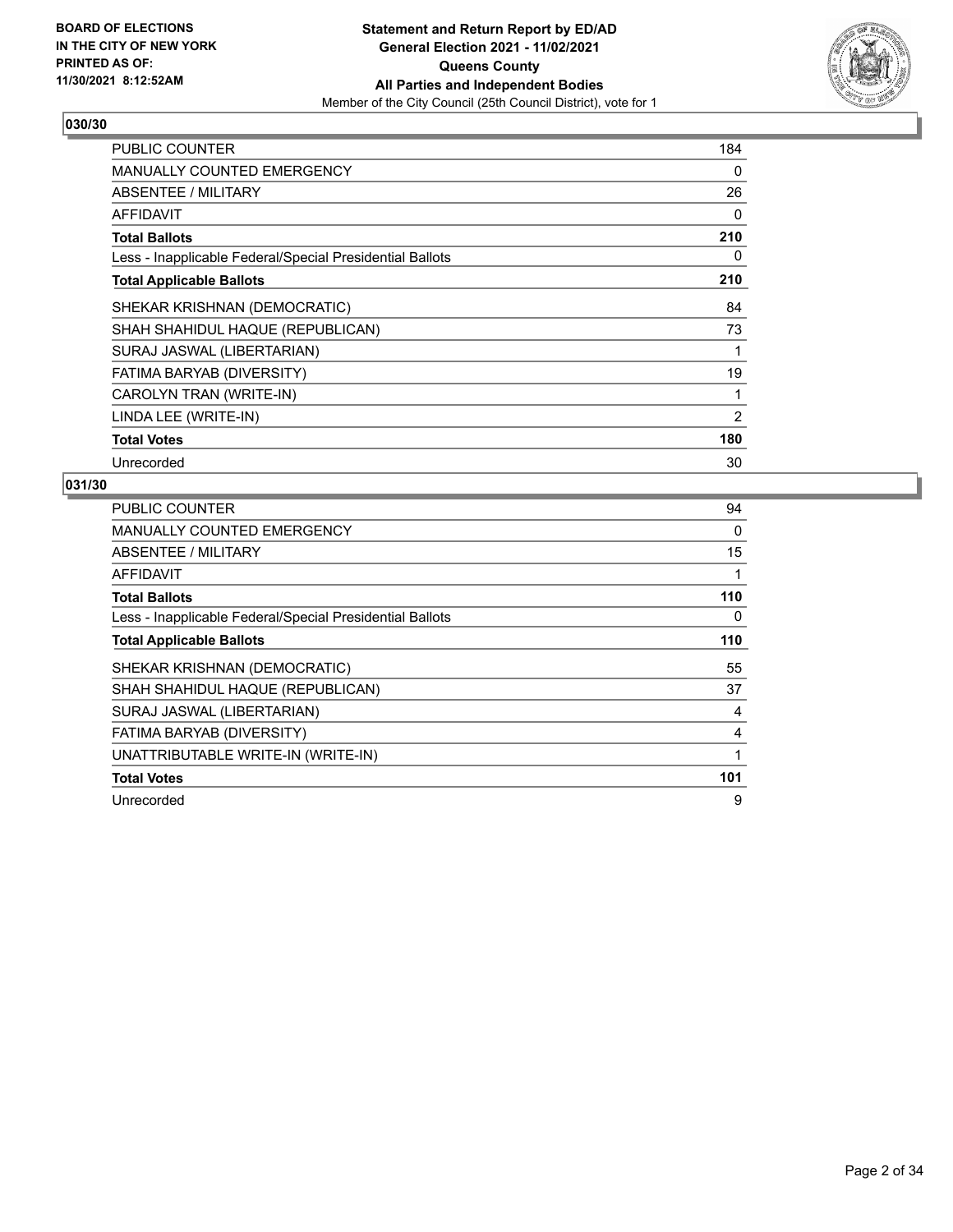

| PUBLIC COUNTER                                           | 79                |
|----------------------------------------------------------|-------------------|
| <b>MANUALLY COUNTED EMERGENCY</b>                        | 0                 |
| <b>ABSENTEE / MILITARY</b>                               | 11                |
| AFFIDAVIT                                                | 0                 |
| <b>Total Ballots</b>                                     | 90                |
| Less - Inapplicable Federal/Special Presidential Ballots | 0                 |
| <b>Total Applicable Ballots</b>                          | 90                |
| SHEKAR KRISHNAN (DEMOCRATIC)                             | 49                |
| SHAH SHAHIDUL HAQUE (REPUBLICAN)                         | 11                |
| SURAJ JASWAL (LIBERTARIAN)                               |                   |
| FATIMA BARYAB (DIVERSITY)                                | $12 \overline{ }$ |
| CAROLYN TRAN (WRITE-IN)                                  | 3                 |
| <b>Total Votes</b>                                       | 76                |
| Unrecorded                                               | 14                |

## **008/34**

| <b>PUBLIC COUNTER</b>                                    | 266      |
|----------------------------------------------------------|----------|
| <b>MANUALLY COUNTED EMERGENCY</b>                        | $\Omega$ |
| ABSENTEE / MILITARY                                      | 11       |
| AFFIDAVIT                                                | 3        |
| <b>Total Ballots</b>                                     | 280      |
| Less - Inapplicable Federal/Special Presidential Ballots | 0        |
| <b>Total Applicable Ballots</b>                          | 280      |
| SHEKAR KRISHNAN (DEMOCRATIC)                             | 158      |
| SHAH SHAHIDUL HAQUE (REPUBLICAN)                         | 47       |
| SURAJ JASWAL (LIBERTARIAN)                               | 10       |
| FATIMA BARYAB (DIVERSITY)                                | 40       |
| <b>Total Votes</b>                                       | 255      |
| Unrecorded                                               | 25       |

| <b>PUBLIC COUNTER</b>                                    | 161 |
|----------------------------------------------------------|-----|
| MANUALLY COUNTED EMERGENCY                               | 0   |
| ABSENTEE / MILITARY                                      | 8   |
| AFFIDAVIT                                                | 0   |
| <b>Total Ballots</b>                                     | 169 |
| Less - Inapplicable Federal/Special Presidential Ballots | 0   |
| <b>Total Applicable Ballots</b>                          | 169 |
| SHEKAR KRISHNAN (DEMOCRATIC)                             | 81  |
| SHAH SHAHIDUL HAQUE (REPUBLICAN)                         | 28  |
| SURAJ JASWAL (LIBERTARIAN)                               | 6   |
| FATIMA BARYAB (DIVERSITY)                                | 29  |
| <b>Total Votes</b>                                       | 144 |
| Unrecorded                                               | 25  |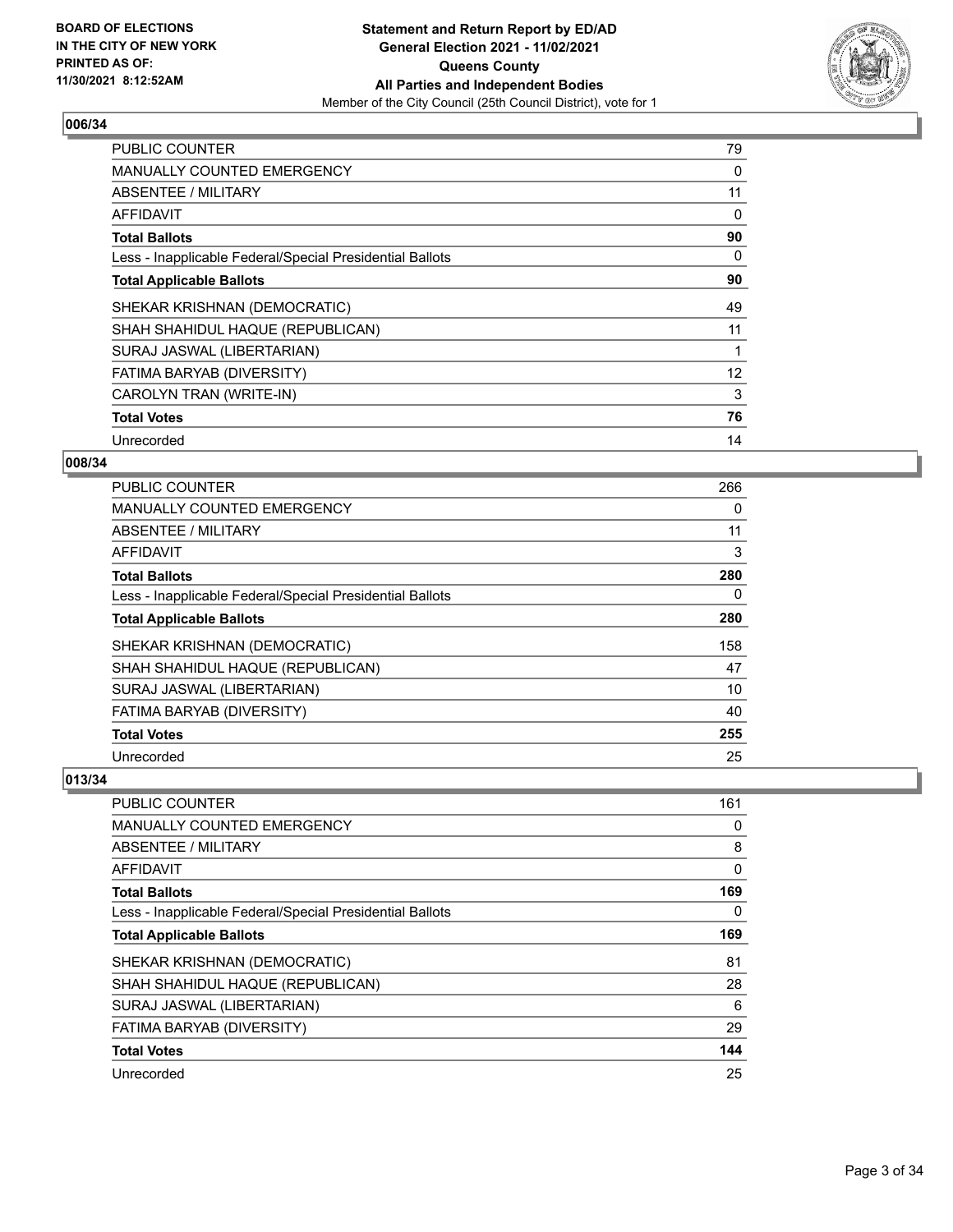

| <b>PUBLIC COUNTER</b>                                    | 171 |
|----------------------------------------------------------|-----|
| <b>MANUALLY COUNTED EMERGENCY</b>                        | 0   |
| ABSENTEE / MILITARY                                      | 14  |
| <b>AFFIDAVIT</b>                                         | 0   |
| <b>Total Ballots</b>                                     | 185 |
| Less - Inapplicable Federal/Special Presidential Ballots | 0   |
| <b>Total Applicable Ballots</b>                          | 185 |
| SHEKAR KRISHNAN (DEMOCRATIC)                             | 103 |
| SHAH SHAHIDUL HAQUE (REPUBLICAN)                         | 27  |
| SURAJ JASWAL (LIBERTARIAN)                               | 4   |
| FATIMA BARYAB (DIVERSITY)                                | 30  |
| <b>Total Votes</b>                                       | 164 |
| Unrecorded                                               | 21  |

## **015/34**

| <b>PUBLIC COUNTER</b>                                    | 266 |
|----------------------------------------------------------|-----|
| <b>MANUALLY COUNTED EMERGENCY</b>                        | 0   |
| ABSENTEE / MILITARY                                      | 14  |
| AFFIDAVIT                                                | 2   |
| <b>Total Ballots</b>                                     | 282 |
| Less - Inapplicable Federal/Special Presidential Ballots | 0   |
| <b>Total Applicable Ballots</b>                          | 282 |
| SHEKAR KRISHNAN (DEMOCRATIC)                             | 181 |
| SHAH SHAHIDUL HAQUE (REPUBLICAN)                         | 38  |
| SURAJ JASWAL (LIBERTARIAN)                               | 9   |
| <b>FATIMA BARYAB (DIVERSITY)</b>                         | 42  |
| <b>Total Votes</b>                                       | 270 |
| Unrecorded                                               | 12  |

| <b>PUBLIC COUNTER</b>                                    | 397            |
|----------------------------------------------------------|----------------|
| <b>MANUALLY COUNTED EMERGENCY</b>                        | $\Omega$       |
| ABSENTEE / MILITARY                                      | 42             |
| AFFIDAVIT                                                | $\overline{2}$ |
| <b>Total Ballots</b>                                     | 441            |
| Less - Inapplicable Federal/Special Presidential Ballots | $\Omega$       |
| <b>Total Applicable Ballots</b>                          | 441            |
| SHEKAR KRISHNAN (DEMOCRATIC)                             | 273            |
| SHAH SHAHIDUL HAQUE (REPUBLICAN)                         | 78             |
| SURAJ JASWAL (LIBERTARIAN)                               | 23             |
| FATIMA BARYAB (DIVERSITY)                                | 47             |
| <b>Total Votes</b>                                       | 421            |
| Unrecorded                                               | 20             |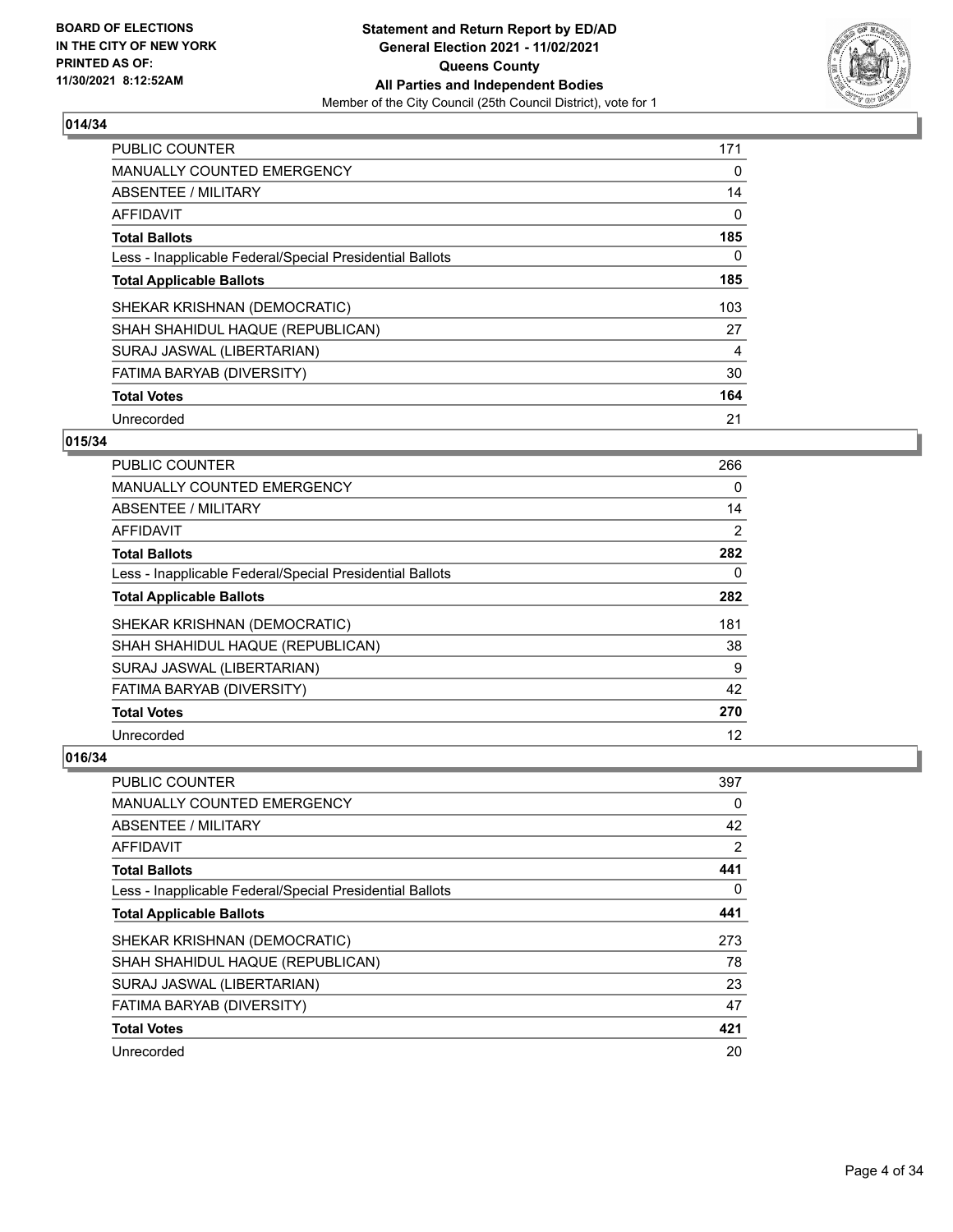

| PUBLIC COUNTER                                           | 292 |
|----------------------------------------------------------|-----|
| MANUALLY COUNTED EMERGENCY                               | 0   |
| ABSENTEE / MILITARY                                      | 14  |
| <b>AFFIDAVIT</b>                                         | 2   |
| <b>Total Ballots</b>                                     | 308 |
| Less - Inapplicable Federal/Special Presidential Ballots | 0   |
| <b>Total Applicable Ballots</b>                          | 308 |
| SHEKAR KRISHNAN (DEMOCRATIC)                             | 186 |
| SHAH SHAHIDUL HAQUE (REPUBLICAN)                         | 48  |
| SURAJ JASWAL (LIBERTARIAN)                               | 13  |
| FATIMA BARYAB (DIVERSITY)                                | 34  |
| CAROLYN TRAN (WRITE-IN)                                  |     |
| UNATTRIBUTABLE WRITE-IN (WRITE-IN)                       | 1   |
| <b>Total Votes</b>                                       | 283 |
| Unrecorded                                               | 25  |

| <b>PUBLIC COUNTER</b>                                    | 81             |
|----------------------------------------------------------|----------------|
| <b>MANUALLY COUNTED EMERGENCY</b>                        | 0              |
| <b>ABSENTEE / MILITARY</b>                               | 7              |
| AFFIDAVIT                                                | $\overline{2}$ |
| <b>Total Ballots</b>                                     | 90             |
| Less - Inapplicable Federal/Special Presidential Ballots | 0              |
| <b>Total Applicable Ballots</b>                          | 90             |
| SHEKAR KRISHNAN (DEMOCRATIC)                             | 50             |
| SHAH SHAHIDUL HAQUE (REPUBLICAN)                         | 13             |
| SURAJ JASWAL (LIBERTARIAN)                               |                |
| FATIMA BARYAB (DIVERSITY)                                | 16             |
| CAROLYN TRAN (WRITE-IN)                                  | 2              |
| <b>Total Votes</b>                                       | 82             |
| Unrecorded                                               | 8              |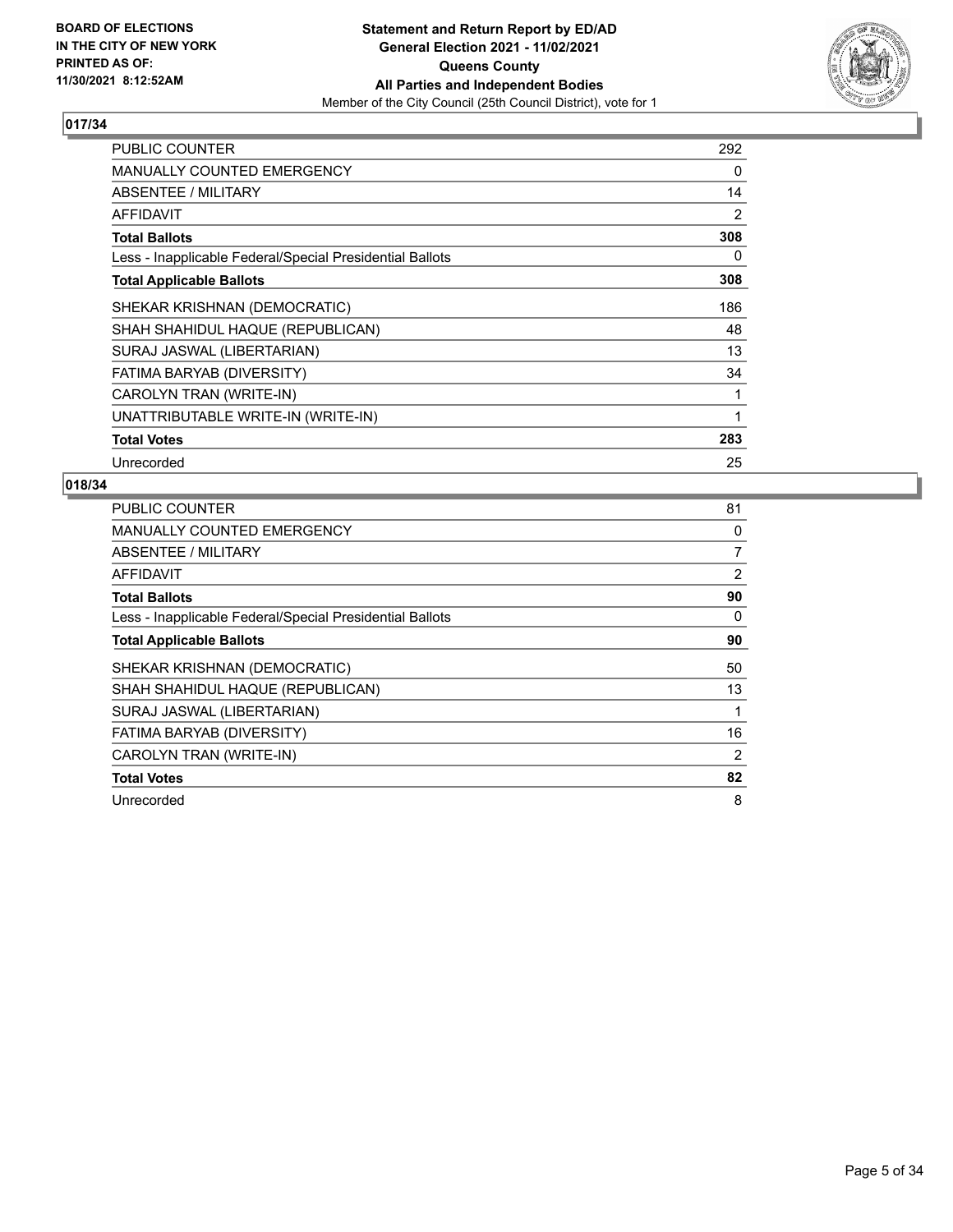

| <b>PUBLIC COUNTER</b>                                    | 293 |
|----------------------------------------------------------|-----|
| <b>MANUALLY COUNTED EMERGENCY</b>                        | 0   |
| ABSENTEE / MILITARY                                      | 35  |
| AFFIDAVIT                                                | 3   |
| <b>Total Ballots</b>                                     | 331 |
| Less - Inapplicable Federal/Special Presidential Ballots | 0   |
| <b>Total Applicable Ballots</b>                          | 331 |
| SHEKAR KRISHNAN (DEMOCRATIC)                             | 189 |
| SHAH SHAHIDUL HAQUE (REPUBLICAN)                         | 65  |
| SURAJ JASWAL (LIBERTARIAN)                               | 5   |
| FATIMA BARYAB (DIVERSITY)                                | 41  |
| ALFONSO QUIROZ (WRITE-IN)                                |     |
| LAURO VAZQUEZ (WRITE-IN)                                 | 1   |
| <b>Total Votes</b>                                       | 302 |
| Unrecorded                                               | 29  |

| <b>PUBLIC COUNTER</b>                                    | 210            |
|----------------------------------------------------------|----------------|
| MANUALLY COUNTED EMERGENCY                               | $\Omega$       |
| <b>ABSENTEE / MILITARY</b>                               | 20             |
| AFFIDAVIT                                                | 2              |
| <b>Total Ballots</b>                                     | 232            |
| Less - Inapplicable Federal/Special Presidential Ballots | 0              |
| <b>Total Applicable Ballots</b>                          | 232            |
| SHEKAR KRISHNAN (DEMOCRATIC)                             | 130            |
| SHAH SHAHIDUL HAQUE (REPUBLICAN)                         | 50             |
| SURAJ JASWAL (LIBERTARIAN)                               | 5              |
| FATIMA BARYAB (DIVERSITY)                                | 23             |
| LILIANA MELO (WRITE-IN)                                  |                |
| YU-CHING PAI (WRITE-IN)                                  | $\overline{2}$ |
| <b>Total Votes</b>                                       | 211            |
| Unrecorded                                               | 21             |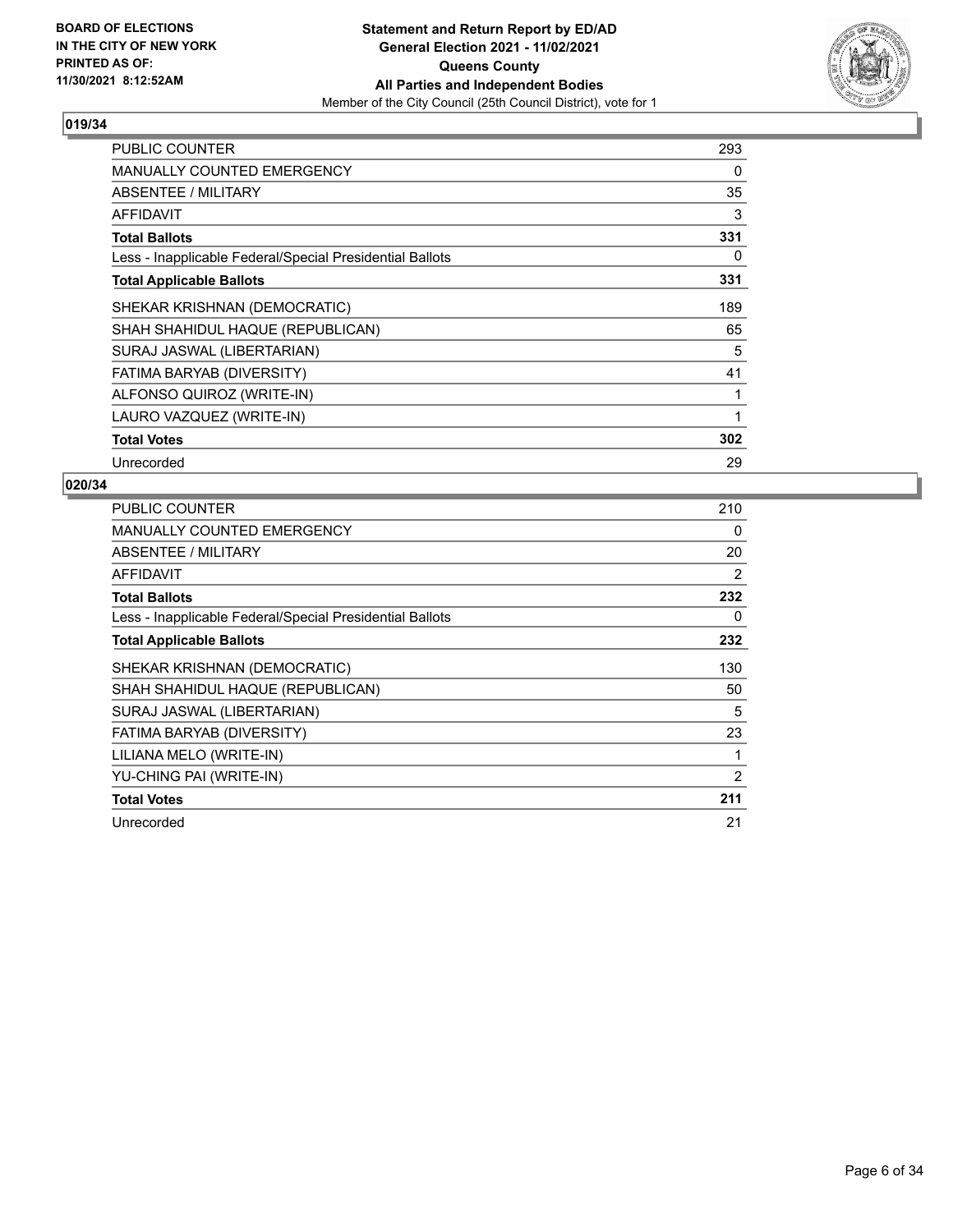

| PUBLIC COUNTER                                           | 122 |
|----------------------------------------------------------|-----|
| <b>MANUALLY COUNTED EMERGENCY</b>                        | 0   |
| ABSENTEE / MILITARY                                      | 14  |
| AFFIDAVIT                                                | 0   |
| <b>Total Ballots</b>                                     | 136 |
| Less - Inapplicable Federal/Special Presidential Ballots | 0   |
| <b>Total Applicable Ballots</b>                          | 136 |
| SHEKAR KRISHNAN (DEMOCRATIC)                             | 82  |
| SHAH SHAHIDUL HAQUE (REPUBLICAN)                         | 26  |
| SURAJ JASWAL (LIBERTARIAN)                               | 2   |
| FATIMA BARYAB (DIVERSITY)                                | 15  |
| MELVYN GOLDMAN (WRITE-IN)                                | 1   |
| <b>Total Votes</b>                                       | 126 |
| Unrecorded                                               | 10  |

## **022/34**

| <b>PUBLIC COUNTER</b>                                    | 331 |
|----------------------------------------------------------|-----|
| <b>MANUALLY COUNTED EMERGENCY</b>                        | 0   |
| ABSENTEE / MILITARY                                      | 31  |
| AFFIDAVIT                                                | 0   |
| <b>Total Ballots</b>                                     | 362 |
| Less - Inapplicable Federal/Special Presidential Ballots | 0   |
| <b>Total Applicable Ballots</b>                          | 362 |
| SHEKAR KRISHNAN (DEMOCRATIC)                             | 253 |
| SHAH SHAHIDUL HAQUE (REPUBLICAN)                         | 40  |
| SURAJ JASWAL (LIBERTARIAN)                               | 6   |
| FATIMA BARYAB (DIVERSITY)                                | 35  |
| CAROLYN TRAN (WRITE-IN)                                  | 4   |
| CHRISTIAN JEOVANNY BUSTAMANTE (WRITE-IN)                 | 1   |
| <b>Total Votes</b>                                       | 339 |
| Unrecorded                                               | 23  |

| <b>PUBLIC COUNTER</b>                                    | 211      |
|----------------------------------------------------------|----------|
| <b>MANUALLY COUNTED EMERGENCY</b>                        | 0        |
| ABSENTEE / MILITARY                                      | 14       |
| <b>AFFIDAVIT</b>                                         | 0        |
| <b>Total Ballots</b>                                     | 225      |
| Less - Inapplicable Federal/Special Presidential Ballots | $\Omega$ |
| <b>Total Applicable Ballots</b>                          | 225      |
| SHEKAR KRISHNAN (DEMOCRATIC)                             | 125      |
| SHAH SHAHIDUL HAQUE (REPUBLICAN)                         | 52       |
| SURAJ JASWAL (LIBERTARIAN)                               | 8        |
| FATIMA BARYAB (DIVERSITY)                                | 24       |
| <b>Total Votes</b>                                       | 209      |
| Unrecorded                                               | 16       |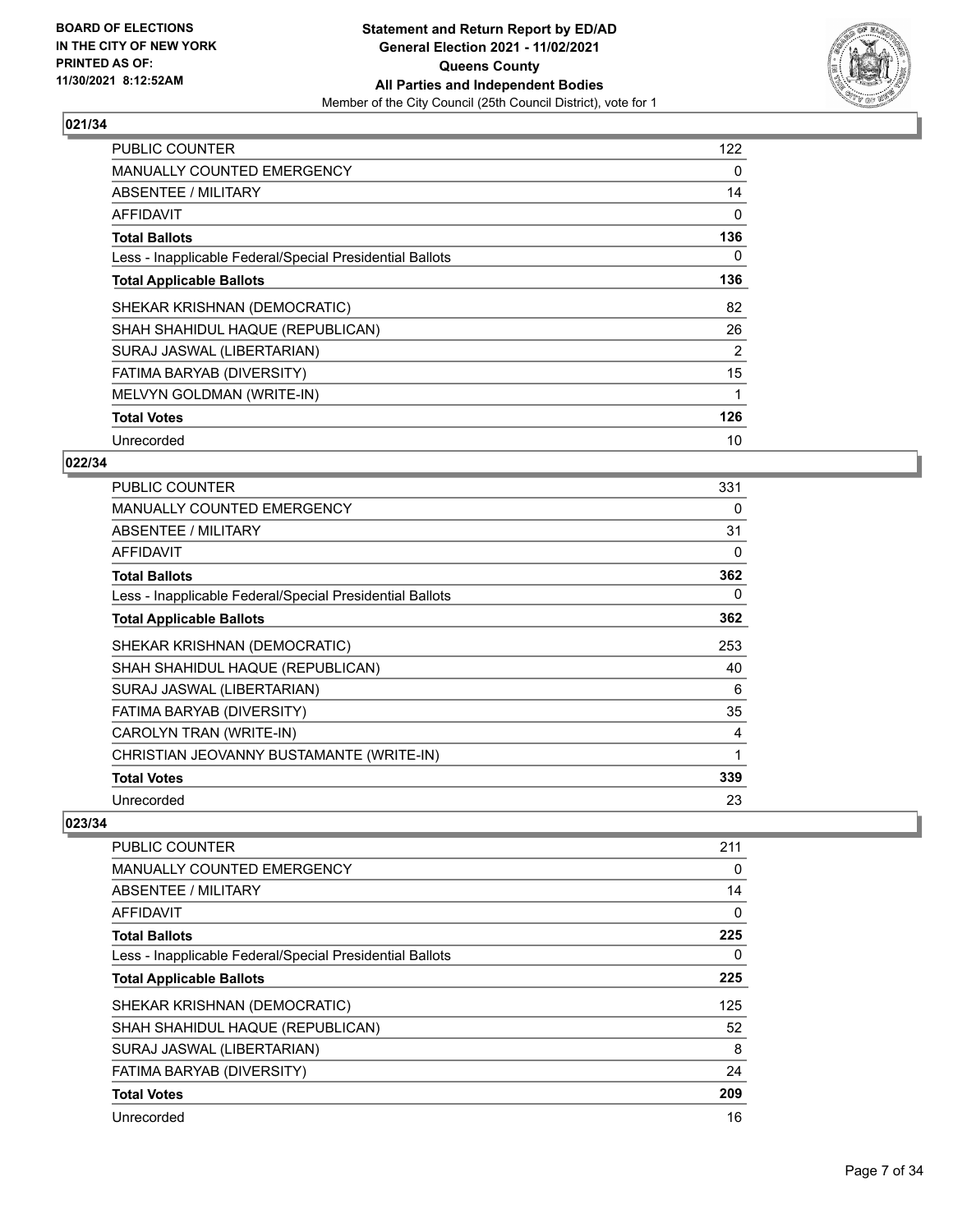

| <b>PUBLIC COUNTER</b>                                    | 275 |
|----------------------------------------------------------|-----|
| <b>MANUALLY COUNTED EMERGENCY</b>                        | 0   |
| ABSENTEE / MILITARY                                      | 15  |
| AFFIDAVIT                                                | 2   |
| <b>Total Ballots</b>                                     | 292 |
| Less - Inapplicable Federal/Special Presidential Ballots | 0   |
| <b>Total Applicable Ballots</b>                          | 292 |
| SHEKAR KRISHNAN (DEMOCRATIC)                             | 204 |
| SHAH SHAHIDUL HAQUE (REPUBLICAN)                         | 24  |
| SURAJ JASWAL (LIBERTARIAN)                               | 16  |
| FATIMA BARYAB (DIVERSITY)                                | 42  |
| YI ANDY CHEN (WRITE-IN)                                  | 1   |
|                                                          |     |
| <b>Total Votes</b>                                       | 287 |

## **025/34**

| PUBLIC COUNTER                                           | 378 |
|----------------------------------------------------------|-----|
| <b>MANUALLY COUNTED EMERGENCY</b>                        | 0   |
| ABSENTEE / MILITARY                                      | 27  |
| AFFIDAVIT                                                | 2   |
| <b>Total Ballots</b>                                     | 407 |
| Less - Inapplicable Federal/Special Presidential Ballots | 0   |
| <b>Total Applicable Ballots</b>                          | 407 |
| SHEKAR KRISHNAN (DEMOCRATIC)                             | 301 |
| SHAH SHAHIDUL HAQUE (REPUBLICAN)                         | 34  |
| SURAJ JASWAL (LIBERTARIAN)                               | 22  |
| FATIMA BARYAB (DIVERSITY)                                | 35  |
| UNATTRIBUTABLE WRITE-IN (WRITE-IN)                       | 1   |
| <b>Total Votes</b>                                       | 393 |
| Unrecorded                                               | 14  |

| <b>PUBLIC COUNTER</b>                                    | 266 |
|----------------------------------------------------------|-----|
| MANUALLY COUNTED EMERGENCY                               | 0   |
| ABSENTEE / MILITARY                                      | 16  |
| <b>AFFIDAVIT</b>                                         | 0   |
| <b>Total Ballots</b>                                     | 282 |
| Less - Inapplicable Federal/Special Presidential Ballots | 0   |
| <b>Total Applicable Ballots</b>                          | 282 |
| SHEKAR KRISHNAN (DEMOCRATIC)                             | 158 |
| SHAH SHAHIDUL HAQUE (REPUBLICAN)                         | 53  |
| SURAJ JASWAL (LIBERTARIAN)                               | 15  |
| FATIMA BARYAB (DIVERSITY)                                | 38  |
| NICHOLAS GRIPPI (WRITE-IN)                               |     |
| <b>Total Votes</b>                                       | 265 |
| Unrecorded                                               | 17  |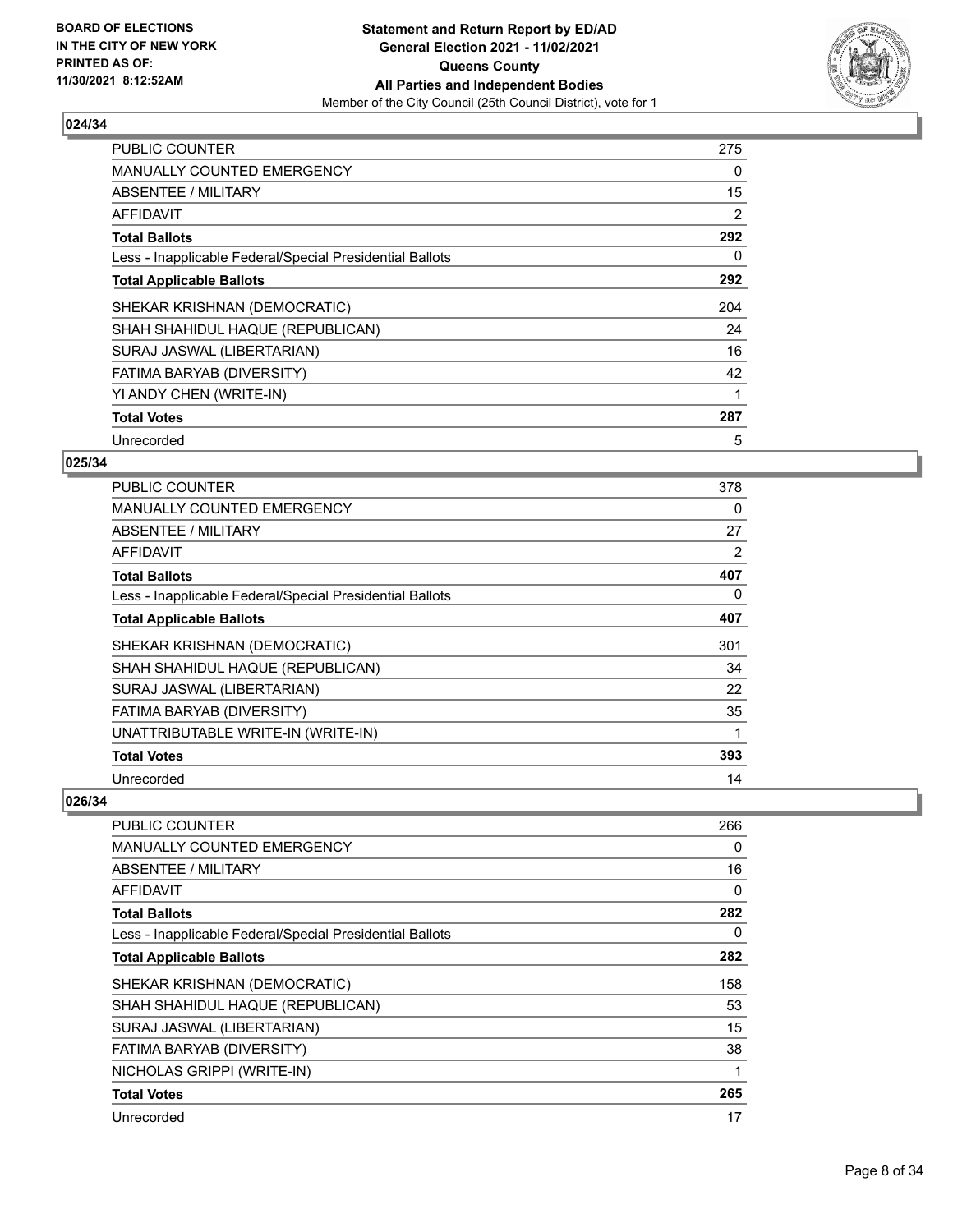

| <b>PUBLIC COUNTER</b>                                    | 227      |
|----------------------------------------------------------|----------|
| <b>MANUALLY COUNTED EMERGENCY</b>                        | 0        |
| ABSENTEE / MILITARY                                      | 32       |
| AFFIDAVIT                                                | $\Omega$ |
| <b>Total Ballots</b>                                     | 259      |
| Less - Inapplicable Federal/Special Presidential Ballots | 0        |
| <b>Total Applicable Ballots</b>                          | 259      |
| SHEKAR KRISHNAN (DEMOCRATIC)                             | 157      |
| SHAH SHAHIDUL HAQUE (REPUBLICAN)                         | 43       |
| SURAJ JASWAL (LIBERTARIAN)                               | 7        |
| FATIMA BARYAB (DIVERSITY)                                | 40       |
| <b>Total Votes</b>                                       | 247      |
| Unrecorded                                               | 12       |

## **028/34**

| <b>PUBLIC COUNTER</b>                                    | 159 |
|----------------------------------------------------------|-----|
| <b>MANUALLY COUNTED EMERGENCY</b>                        | 0   |
| ABSENTEE / MILITARY                                      | 29  |
| AFFIDAVIT                                                | 5   |
| <b>Total Ballots</b>                                     | 193 |
| Less - Inapplicable Federal/Special Presidential Ballots | 0   |
| <b>Total Applicable Ballots</b>                          | 193 |
| SHEKAR KRISHNAN (DEMOCRATIC)                             | 121 |
| SHAH SHAHIDUL HAQUE (REPUBLICAN)                         | 19  |
| SURAJ JASWAL (LIBERTARIAN)                               | 5   |
| <b>FATIMA BARYAB (DIVERSITY)</b>                         | 38  |
| UNATTRIBUTABLE WRITE-IN (WRITE-IN)                       | 1   |
| <b>Total Votes</b>                                       | 184 |
| Unrecorded                                               | 9   |

| PUBLIC COUNTER                                           | 143 |
|----------------------------------------------------------|-----|
| <b>MANUALLY COUNTED EMERGENCY</b>                        | 0   |
| <b>ABSENTEE / MILITARY</b>                               | 56  |
| <b>AFFIDAVIT</b>                                         | 0   |
| <b>Total Ballots</b>                                     | 199 |
| Less - Inapplicable Federal/Special Presidential Ballots | 0   |
| <b>Total Applicable Ballots</b>                          | 199 |
| SHEKAR KRISHNAN (DEMOCRATIC)                             | 127 |
| SHAH SHAHIDUL HAQUE (REPUBLICAN)                         | 29  |
| SURAJ JASWAL (LIBERTARIAN)                               | 3   |
| FATIMA BARYAB (DIVERSITY)                                | 30  |
| <b>Total Votes</b>                                       | 189 |
| Unrecorded                                               | 10  |
| 030/34 COMBINED into: 031/34                             |     |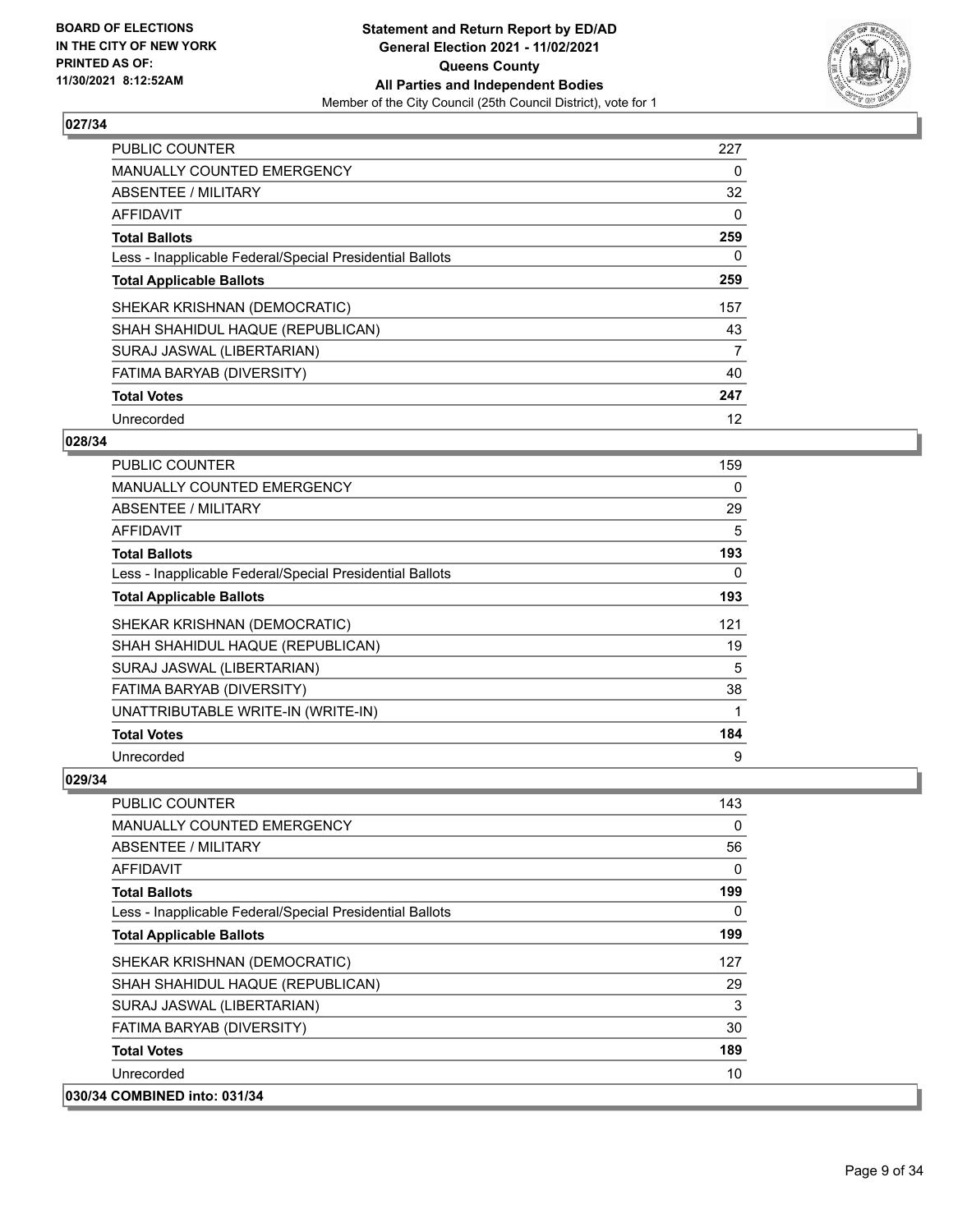

| PUBLIC COUNTER                                           | 71             |
|----------------------------------------------------------|----------------|
| <b>MANUALLY COUNTED EMERGENCY</b>                        | 0              |
| ABSENTEE / MILITARY                                      | 8              |
| AFFIDAVIT                                                | $\mathbf 1$    |
| <b>Total Ballots</b>                                     | 80             |
| Less - Inapplicable Federal/Special Presidential Ballots | 0              |
| <b>Total Applicable Ballots</b>                          | 80             |
| SHEKAR KRISHNAN (DEMOCRATIC)                             | 49             |
| SHAH SHAHIDUL HAQUE (REPUBLICAN)                         | 12             |
| SURAJ JASWAL (LIBERTARIAN)                               | $\Omega$       |
| FATIMA BARYAB (DIVERSITY)                                | 13             |
| CAROLYN TRAN (WRITE-IN)                                  | $\overline{2}$ |
| CASSANDRA PETTERSON (WRITE-IN)                           | 1              |
| <b>Total Votes</b>                                       | 77             |
| Unrecorded                                               | 3              |

## **032/34**

| PUBLIC COUNTER                                           | 37             |
|----------------------------------------------------------|----------------|
| <b>MANUALLY COUNTED EMERGENCY</b>                        | 0              |
| ABSENTEE / MILITARY                                      | 3              |
| AFFIDAVIT                                                | 0              |
| <b>Total Ballots</b>                                     | 40             |
| Less - Inapplicable Federal/Special Presidential Ballots | 0              |
| <b>Total Applicable Ballots</b>                          | 40             |
| SHEKAR KRISHNAN (DEMOCRATIC)                             | 21             |
| SHAH SHAHIDUL HAQUE (REPUBLICAN)                         | 3              |
| SURAJ JASWAL (LIBERTARIAN)                               | $\overline{2}$ |
| FATIMA BARYAB (DIVERSITY)                                | 12             |
| <b>Total Votes</b>                                       | 38             |
| Unrecorded                                               | 2              |

| <b>PUBLIC COUNTER</b>                                    | 37       |
|----------------------------------------------------------|----------|
| <b>MANUALLY COUNTED EMERGENCY</b>                        | 0        |
| ABSENTEE / MILITARY                                      |          |
| AFFIDAVIT                                                | 4        |
| <b>Total Ballots</b>                                     | 42       |
| Less - Inapplicable Federal/Special Presidential Ballots | $\Omega$ |
| <b>Total Applicable Ballots</b>                          | 42       |
| SHEKAR KRISHNAN (DEMOCRATIC)                             | 16       |
| SHAH SHAHIDUL HAQUE (REPUBLICAN)                         | 6        |
| SURAJ JASWAL (LIBERTARIAN)                               | 2        |
| FATIMA BARYAB (DIVERSITY)                                | 16       |
| <b>Total Votes</b>                                       | 40       |
| Unrecorded                                               | 2        |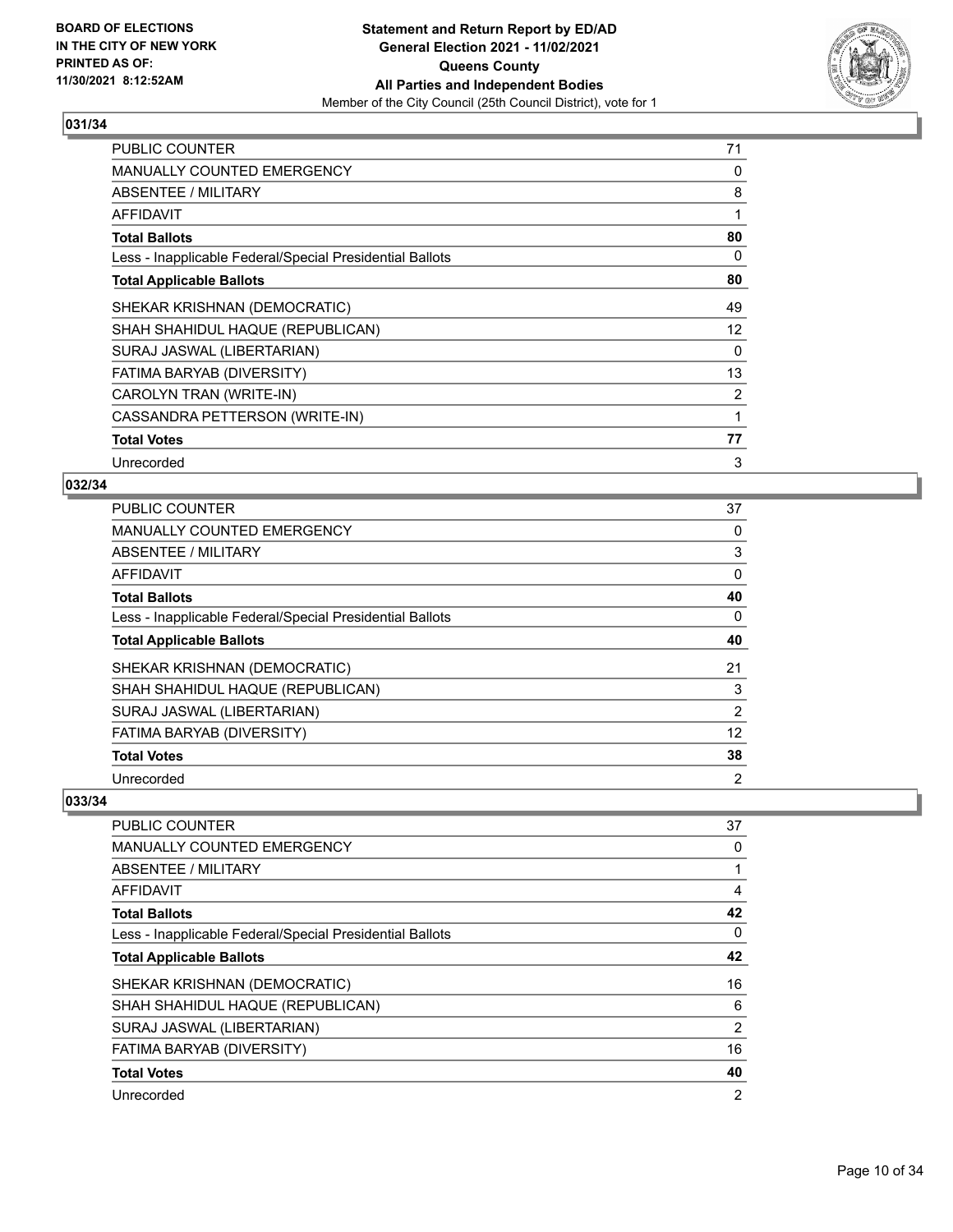

| <b>PUBLIC COUNTER</b>                                    | 31 |
|----------------------------------------------------------|----|
| <b>MANUALLY COUNTED EMERGENCY</b>                        | 0  |
| ABSENTEE / MILITARY                                      | 0  |
| <b>AFFIDAVIT</b>                                         | 0  |
| <b>Total Ballots</b>                                     | 31 |
| Less - Inapplicable Federal/Special Presidential Ballots | 0  |
| <b>Total Applicable Ballots</b>                          | 31 |
| SHEKAR KRISHNAN (DEMOCRATIC)                             | 11 |
| SHAH SHAHIDUL HAQUE (REPUBLICAN)                         | 9  |
| SURAJ JASWAL (LIBERTARIAN)                               | 0  |
| FATIMA BARYAB (DIVERSITY)                                | 6  |
| <b>Total Votes</b>                                       | 26 |
| Unrecorded                                               | 5  |

## **035/34**

| PUBLIC COUNTER                                           | 178      |
|----------------------------------------------------------|----------|
| <b>MANUALLY COUNTED EMERGENCY</b>                        | $\Omega$ |
| ABSENTEE / MILITARY                                      | 8        |
| AFFIDAVIT                                                | 2        |
| <b>Total Ballots</b>                                     | 188      |
| Less - Inapplicable Federal/Special Presidential Ballots | 0        |
| <b>Total Applicable Ballots</b>                          | 188      |
| SHEKAR KRISHNAN (DEMOCRATIC)                             | 83       |
| SHAH SHAHIDUL HAQUE (REPUBLICAN)                         | 40       |
| SURAJ JASWAL (LIBERTARIAN)                               | 3        |
| FATIMA BARYAB (DIVERSITY)                                | 45       |
| <b>Total Votes</b>                                       | 171      |
| Unrecorded                                               | 17       |

| PUBLIC COUNTER                                           | 178 |
|----------------------------------------------------------|-----|
| <b>MANUALLY COUNTED EMERGENCY</b>                        | 0   |
| ABSENTEE / MILITARY                                      | 26  |
| AFFIDAVIT                                                | 1   |
| <b>Total Ballots</b>                                     | 205 |
| Less - Inapplicable Federal/Special Presidential Ballots | 0   |
| <b>Total Applicable Ballots</b>                          | 205 |
| SHEKAR KRISHNAN (DEMOCRATIC)                             | 98  |
| SHAH SHAHIDUL HAQUE (REPUBLICAN)                         | 49  |
| SURAJ JASWAL (LIBERTARIAN)                               | 1   |
| <b>FATIMA BARYAB (DIVERSITY)</b>                         | 45  |
| <b>Total Votes</b>                                       | 193 |
| Unrecorded                                               | 12  |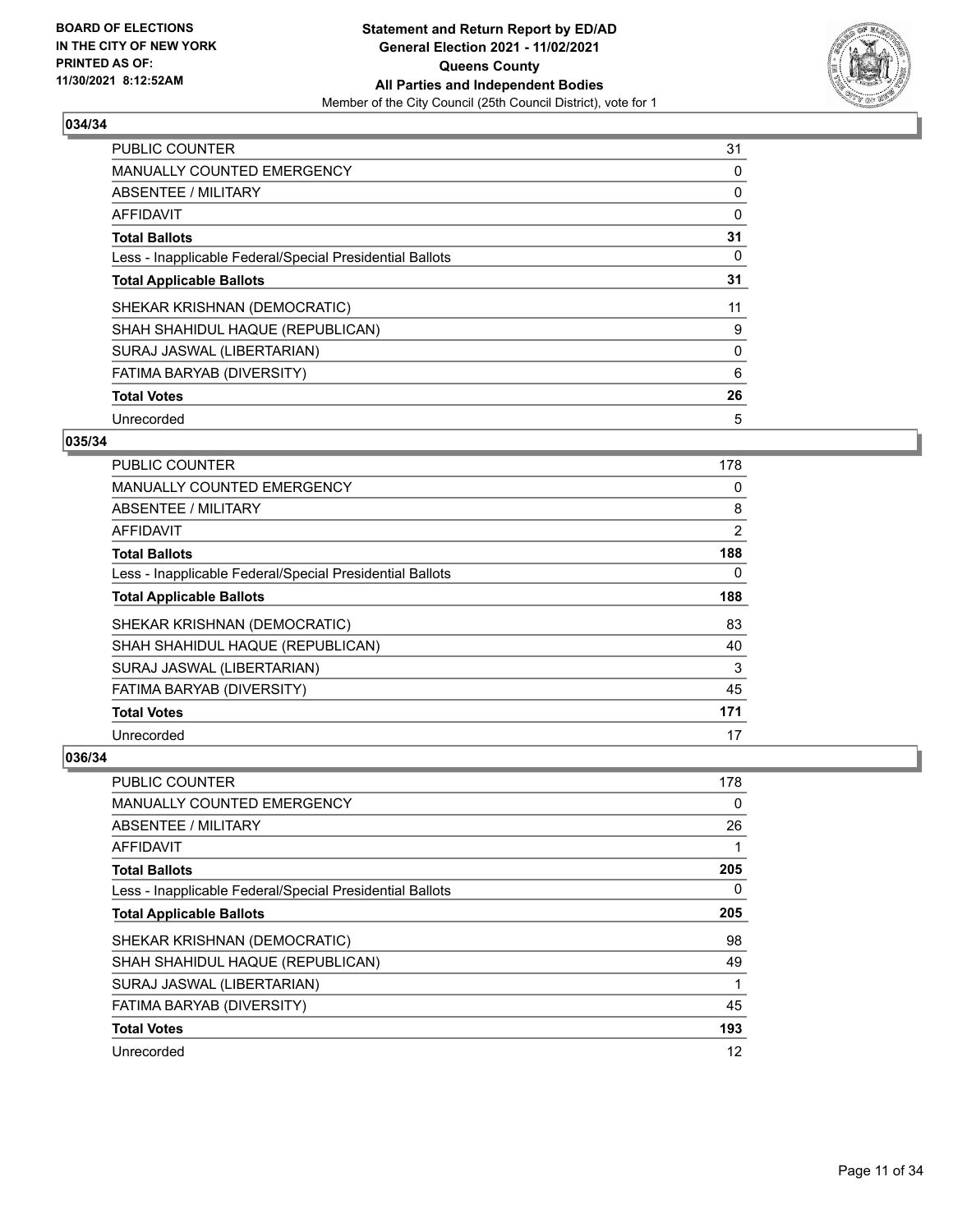

| <b>PUBLIC COUNTER</b>                                    | 140 |
|----------------------------------------------------------|-----|
| <b>MANUALLY COUNTED EMERGENCY</b>                        | 0   |
| <b>ABSENTEE / MILITARY</b>                               | 28  |
| <b>AFFIDAVIT</b>                                         | 0   |
| <b>Total Ballots</b>                                     | 168 |
| Less - Inapplicable Federal/Special Presidential Ballots | 0   |
| <b>Total Applicable Ballots</b>                          | 168 |
| SHEKAR KRISHNAN (DEMOCRATIC)                             | 81  |
| SHAH SHAHIDUL HAQUE (REPUBLICAN)                         | 40  |
| SURAJ JASWAL (LIBERTARIAN)                               | 4   |
| FATIMA BARYAB (DIVERSITY)                                | 28  |
| CAROLYN TRAN (WRITE-IN)                                  |     |
| <b>Total Votes</b>                                       | 154 |
| Unrecorded                                               | 14  |

## **038/34**

| PUBLIC COUNTER                                           | 202      |
|----------------------------------------------------------|----------|
| <b>MANUALLY COUNTED EMERGENCY</b>                        | $\Omega$ |
| ABSENTEE / MILITARY                                      | 18       |
| AFFIDAVIT                                                | 2        |
| <b>Total Ballots</b>                                     | 222      |
| Less - Inapplicable Federal/Special Presidential Ballots | 0        |
| <b>Total Applicable Ballots</b>                          | 222      |
| SHEKAR KRISHNAN (DEMOCRATIC)                             | 69       |
| SHAH SHAHIDUL HAQUE (REPUBLICAN)                         | 49       |
| SURAJ JASWAL (LIBERTARIAN)                               | 1        |
| FATIMA BARYAB (DIVERSITY)                                | 83       |
| <b>Total Votes</b>                                       | 202      |
| Unrecorded                                               | 20       |

| 059/34 COMBINED into: 058/34                             |                |
|----------------------------------------------------------|----------------|
| <b>Total Votes</b>                                       | 12             |
| FATIMA BARYAB (DIVERSITY)                                | $\overline{2}$ |
| SURAJ JASWAL (LIBERTARIAN)                               | 0              |
| SHAH SHAHIDUL HAQUE (REPUBLICAN)                         | 3              |
| SHEKAR KRISHNAN (DEMOCRATIC)                             | 7              |
| <b>Total Applicable Ballots</b>                          | 12             |
| Less - Inapplicable Federal/Special Presidential Ballots | $\mathbf{0}$   |
| <b>Total Ballots</b>                                     | 12             |
| <b>AFFIDAVIT</b>                                         | 0              |
| ABSENTEE / MILITARY                                      |                |
| <b>MANUALLY COUNTED EMERGENCY</b>                        | 0              |
| PUBLIC COUNTER                                           | 11             |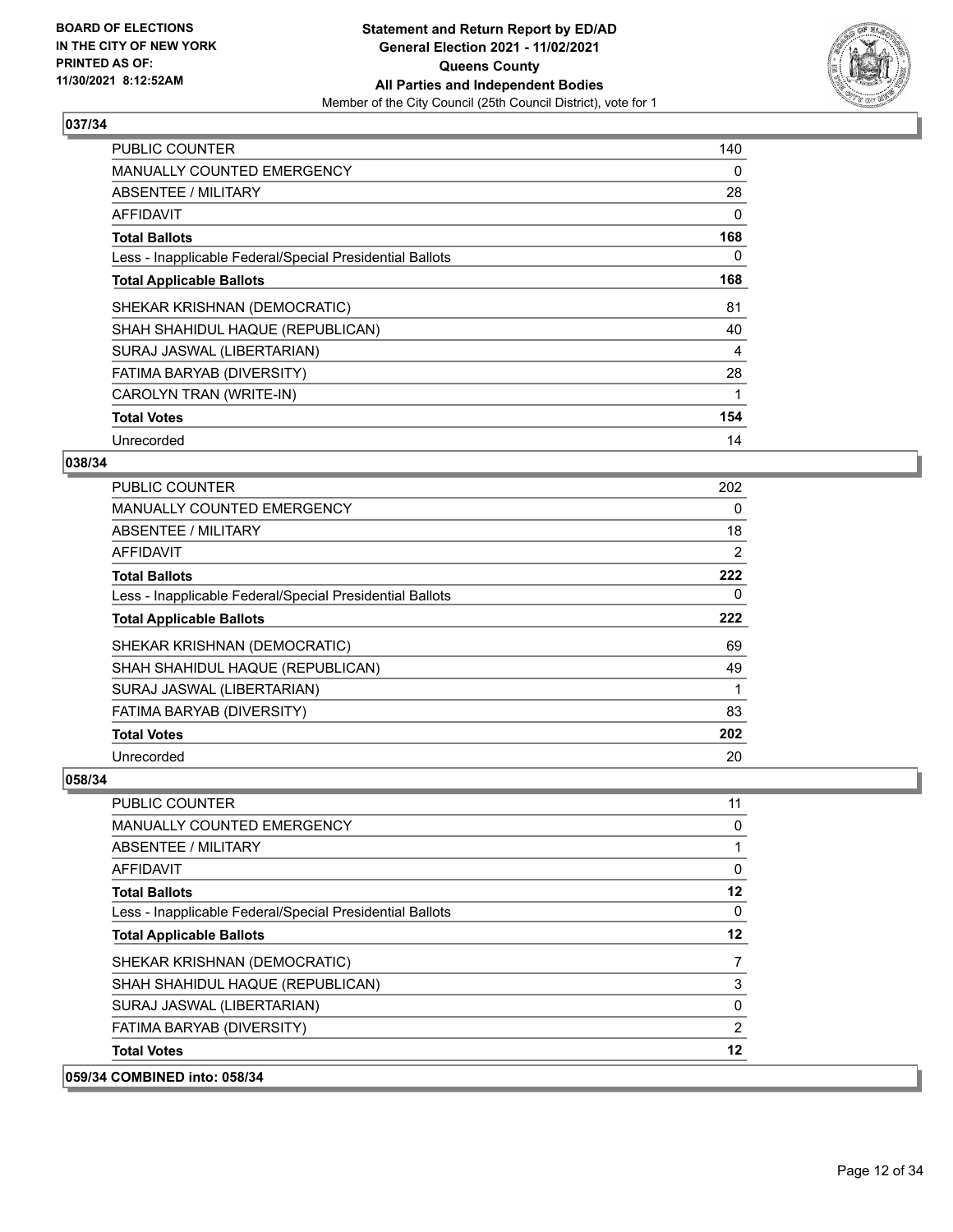

| <b>PUBLIC COUNTER</b>                                    | 409 |
|----------------------------------------------------------|-----|
| <b>MANUALLY COUNTED EMERGENCY</b>                        | 0   |
| ABSENTEE / MILITARY                                      | 39  |
| <b>AFFIDAVIT</b>                                         |     |
| <b>Total Ballots</b>                                     | 449 |
| Less - Inapplicable Federal/Special Presidential Ballots | 0   |
| <b>Total Applicable Ballots</b>                          | 449 |
| SHEKAR KRISHNAN (DEMOCRATIC)                             | 320 |
| SHAH SHAHIDUL HAQUE (REPUBLICAN)                         | 44  |
| SURAJ JASWAL (LIBERTARIAN)                               | 15  |
| FATIMA BARYAB (DIVERSITY)                                | 55  |
| CAROLYN TRAN (WRITE-IN)                                  | 1   |
| <b>Total Votes</b>                                       | 435 |
| Unrecorded                                               | 14  |

**064/34 COMBINED into: 031/34**

#### **067/34**

| PUBLIC COUNTER                                           | 126            |
|----------------------------------------------------------|----------------|
| <b>MANUALLY COUNTED EMERGENCY</b>                        | 0              |
| ABSENTEE / MILITARY                                      | 16             |
| AFFIDAVIT                                                | $\overline{2}$ |
| <b>Total Ballots</b>                                     | 144            |
| Less - Inapplicable Federal/Special Presidential Ballots | 0              |
| <b>Total Applicable Ballots</b>                          | 144            |
| SHEKAR KRISHNAN (DEMOCRATIC)                             | 85             |
| SHAH SHAHIDUL HAQUE (REPUBLICAN)                         | 23             |
| SURAJ JASWAL (LIBERTARIAN)                               | 4              |
| FATIMA BARYAB (DIVERSITY)                                | 23             |
| <b>Total Votes</b>                                       | 135            |
| Unrecorded                                               | 9              |

| <b>PUBLIC COUNTER</b>                                    | 313      |
|----------------------------------------------------------|----------|
| <b>MANUALLY COUNTED EMERGENCY</b>                        | 0        |
| ABSENTEE / MILITARY                                      | 28       |
| AFFIDAVIT                                                | 3        |
| <b>Total Ballots</b>                                     | 344      |
| Less - Inapplicable Federal/Special Presidential Ballots | $\Omega$ |
| <b>Total Applicable Ballots</b>                          | 344      |
| SHEKAR KRISHNAN (DEMOCRATIC)                             | 224      |
| SHAH SHAHIDUL HAQUE (REPUBLICAN)                         | 52       |
| SURAJ JASWAL (LIBERTARIAN)                               | 11       |
| FATIMA BARYAB (DIVERSITY)                                | 50       |
| <b>Total Votes</b>                                       | 337      |
| Unrecorded                                               | 7        |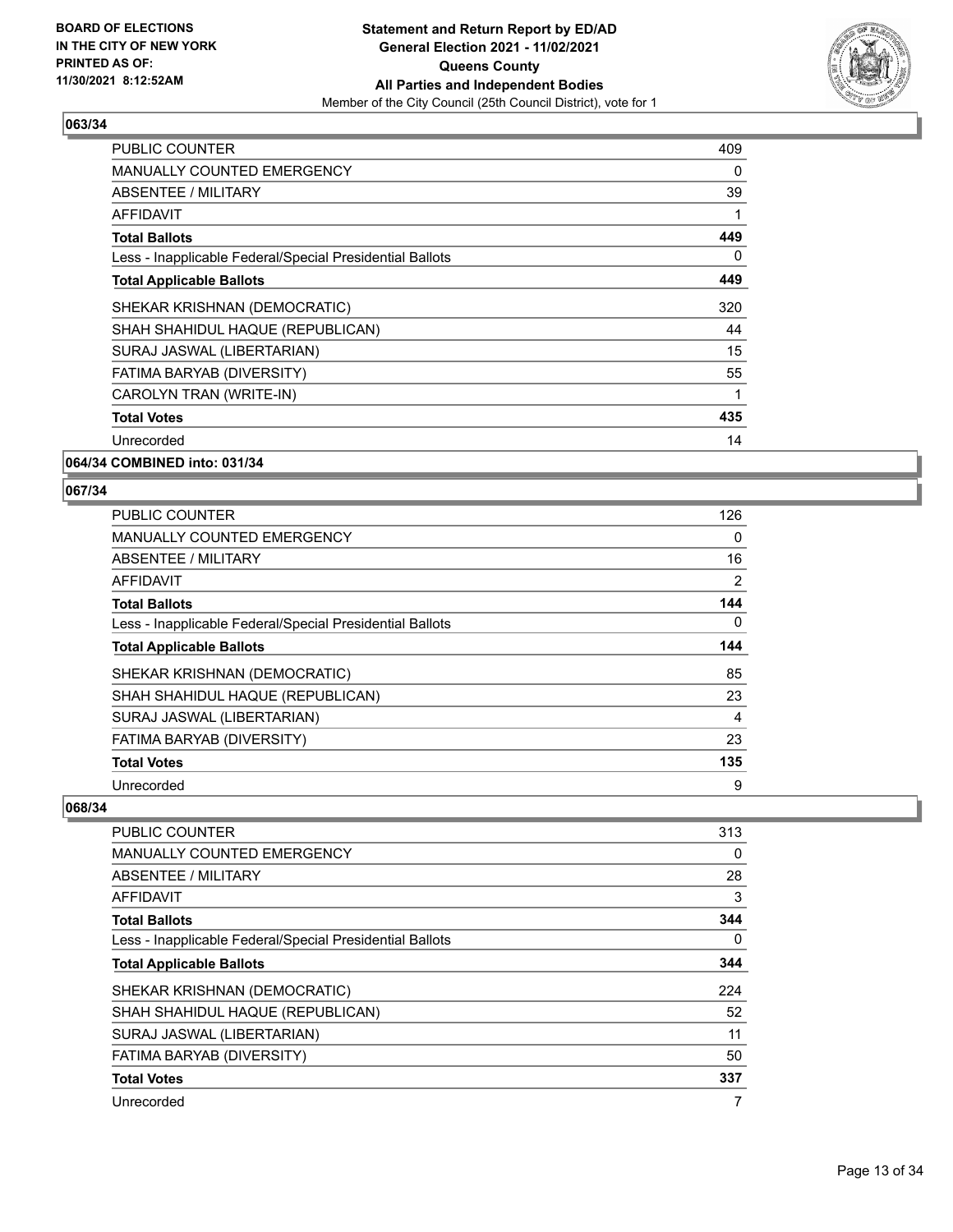

| <b>PUBLIC COUNTER</b>                                    | 229 |
|----------------------------------------------------------|-----|
| <b>MANUALLY COUNTED EMERGENCY</b>                        | 0   |
| ABSENTEE / MILITARY                                      | 20  |
| <b>AFFIDAVIT</b>                                         |     |
| <b>Total Ballots</b>                                     | 250 |
| Less - Inapplicable Federal/Special Presidential Ballots | 0   |
| <b>Total Applicable Ballots</b>                          | 250 |
| SHEKAR KRISHNAN (DEMOCRATIC)                             | 141 |
| SHAH SHAHIDUL HAQUE (REPUBLICAN)                         | 36  |
| SURAJ JASWAL (LIBERTARIAN)                               | 8   |
| FATIMA BARYAB (DIVERSITY)                                | 54  |
| <b>Total Votes</b>                                       | 239 |
| Unrecorded                                               | 11  |

| PUBLIC COUNTER                                           | 307 |
|----------------------------------------------------------|-----|
| <b>MANUALLY COUNTED EMERGENCY</b>                        | 0   |
| ABSENTEE / MILITARY                                      | 21  |
| <b>AFFIDAVIT</b>                                         | 2   |
| <b>Total Ballots</b>                                     | 330 |
| Less - Inapplicable Federal/Special Presidential Ballots | 0   |
| <b>Total Applicable Ballots</b>                          | 330 |
| SHEKAR KRISHNAN (DEMOCRATIC)                             | 176 |
| SHAH SHAHIDUL HAQUE (REPUBLICAN)                         | 71  |
| SURAJ JASWAL (LIBERTARIAN)                               | 20  |
| FATIMA BARYAB (DIVERSITY)                                | 41  |
| CAROLYN TRAN (WRITE-IN)                                  | 1   |
| <b>Total Votes</b>                                       | 309 |
| Unrecorded                                               | 21  |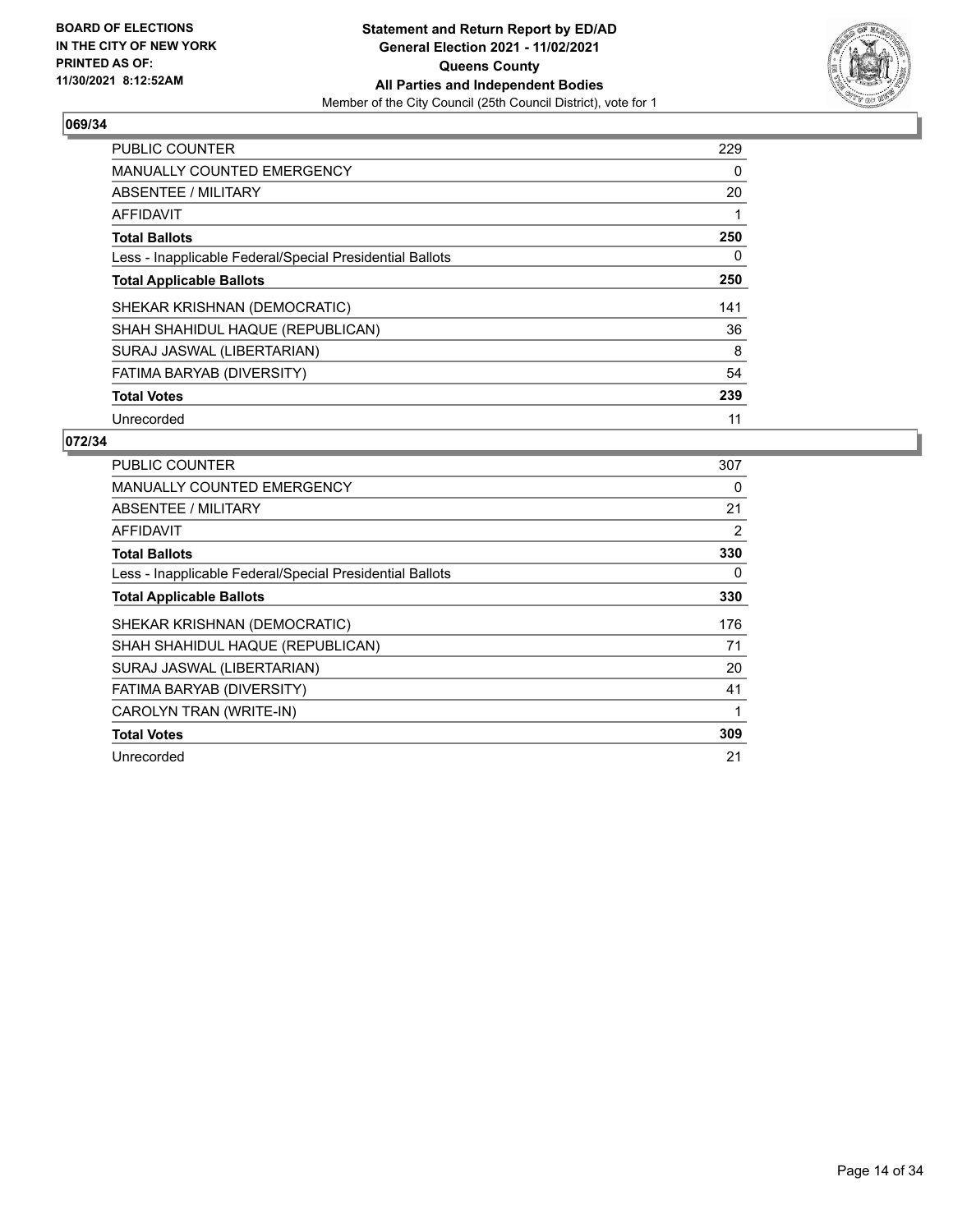

| <b>PUBLIC COUNTER</b>                                    | 41 |
|----------------------------------------------------------|----|
| <b>MANUALLY COUNTED EMERGENCY</b>                        | 0  |
| ABSENTEE / MILITARY                                      | 3  |
| AFFIDAVIT                                                |    |
| <b>Total Ballots</b>                                     | 45 |
| Less - Inapplicable Federal/Special Presidential Ballots | 0  |
| <b>Total Applicable Ballots</b>                          | 45 |
| SHEKAR KRISHNAN (DEMOCRATIC)                             | 21 |
| SHAH SHAHIDUL HAQUE (REPUBLICAN)                         | 14 |
| SURAJ JASWAL (LIBERTARIAN)                               |    |
| FATIMA BARYAB (DIVERSITY)                                | 5  |
| <b>Total Votes</b>                                       | 41 |
| Unrecorded                                               | 4  |

## **002/35**

| PUBLIC COUNTER                                           | 178 |
|----------------------------------------------------------|-----|
| <b>MANUALLY COUNTED EMERGENCY</b>                        | 0   |
| ABSENTEE / MILITARY                                      | 20  |
| AFFIDAVIT                                                | 2   |
| <b>Total Ballots</b>                                     | 200 |
| Less - Inapplicable Federal/Special Presidential Ballots | 0   |
| <b>Total Applicable Ballots</b>                          | 200 |
| SHEKAR KRISHNAN (DEMOCRATIC)                             | 92  |
| SHAH SHAHIDUL HAQUE (REPUBLICAN)                         | 62  |
| SURAJ JASWAL (LIBERTARIAN)                               |     |
| FATIMA BARYAB (DIVERSITY)                                | 33  |
| <b>Total Votes</b>                                       | 188 |
| Unrecorded                                               | 12  |

| PUBLIC COUNTER                                           | 204      |
|----------------------------------------------------------|----------|
| <b>MANUALLY COUNTED EMERGENCY</b>                        | 0        |
| ABSENTEE / MILITARY                                      | 11       |
| AFFIDAVIT                                                | 0        |
| <b>Total Ballots</b>                                     | 215      |
| Less - Inapplicable Federal/Special Presidential Ballots | $\Omega$ |
| <b>Total Applicable Ballots</b>                          | 215      |
| SHEKAR KRISHNAN (DEMOCRATIC)                             | 97       |
| SHAH SHAHIDUL HAQUE (REPUBLICAN)                         | 64       |
| SURAJ JASWAL (LIBERTARIAN)                               | 4        |
| FATIMA BARYAB (DIVERSITY)                                | 29       |
| <b>Total Votes</b>                                       | 194      |
| Unrecorded                                               | 21       |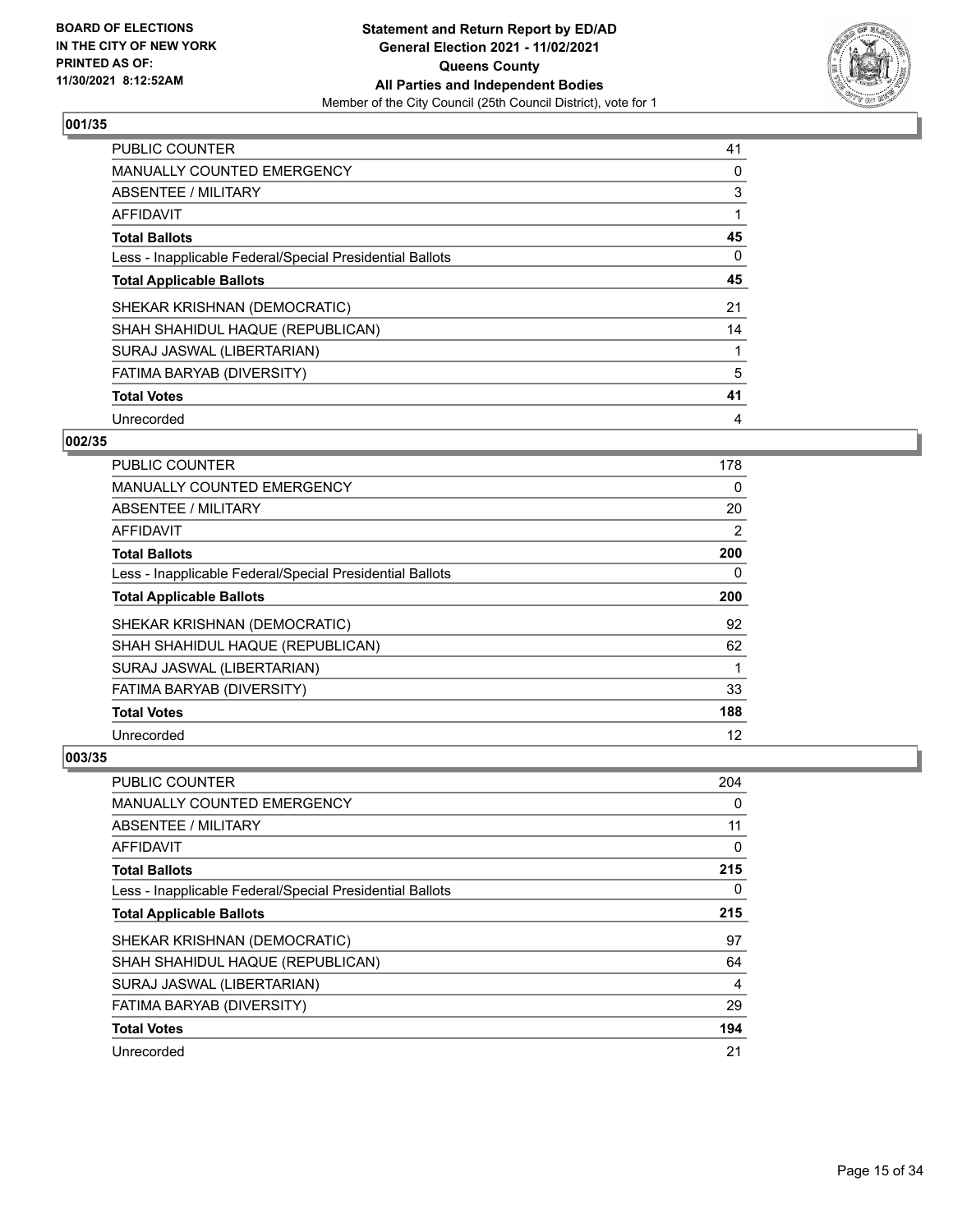

| PUBLIC COUNTER                                           | 194               |
|----------------------------------------------------------|-------------------|
| <b>MANUALLY COUNTED EMERGENCY</b>                        | 0                 |
| ABSENTEE / MILITARY                                      | $12 \overline{ }$ |
| <b>AFFIDAVIT</b>                                         |                   |
| <b>Total Ballots</b>                                     | 207               |
| Less - Inapplicable Federal/Special Presidential Ballots | 0                 |
| <b>Total Applicable Ballots</b>                          | 207               |
| SHEKAR KRISHNAN (DEMOCRATIC)                             | 94                |
| SHAH SHAHIDUL HAQUE (REPUBLICAN)                         | 69                |
| SURAJ JASWAL (LIBERTARIAN)                               | 5                 |
| FATIMA BARYAB (DIVERSITY)                                | 17                |
| <b>Total Votes</b>                                       | 185               |
| Unrecorded                                               | 22                |

#### **005/35**

| PUBLIC COUNTER                                           | 200 |
|----------------------------------------------------------|-----|
| <b>MANUALLY COUNTED EMERGENCY</b>                        | 0   |
| ABSENTEE / MILITARY                                      | 11  |
| AFFIDAVIT                                                | 0   |
| <b>Total Ballots</b>                                     | 211 |
| Less - Inapplicable Federal/Special Presidential Ballots | 0   |
| <b>Total Applicable Ballots</b>                          | 211 |
| SHEKAR KRISHNAN (DEMOCRATIC)                             | 98  |
| SHAH SHAHIDUL HAQUE (REPUBLICAN)                         | 60  |
| SURAJ JASWAL (LIBERTARIAN)                               | 5   |
| FATIMA BARYAB (DIVERSITY)                                | 25  |
| <b>MARK BIBLIS (WRITE-IN)</b>                            | 1   |
| <b>Total Votes</b>                                       | 189 |
| Unrecorded                                               | 22  |

| PUBLIC COUNTER                                           | 193 |
|----------------------------------------------------------|-----|
| <b>MANUALLY COUNTED EMERGENCY</b>                        | 0   |
| ABSENTEE / MILITARY                                      | 26  |
| AFFIDAVIT                                                |     |
| <b>Total Ballots</b>                                     | 220 |
| Less - Inapplicable Federal/Special Presidential Ballots | 0   |
| <b>Total Applicable Ballots</b>                          | 220 |
| SHEKAR KRISHNAN (DEMOCRATIC)                             | 111 |
| SHAH SHAHIDUL HAQUE (REPUBLICAN)                         | 59  |
| SURAJ JASWAL (LIBERTARIAN)                               | 3   |
| FATIMA BARYAB (DIVERSITY)                                | 21  |
| PATRICK LAMBERT (WRITE-IN)                               |     |
| UNATTRIBUTABLE WRITE-IN (WRITE-IN)                       | 1   |
| <b>Total Votes</b>                                       | 196 |
| Unrecorded                                               | 24  |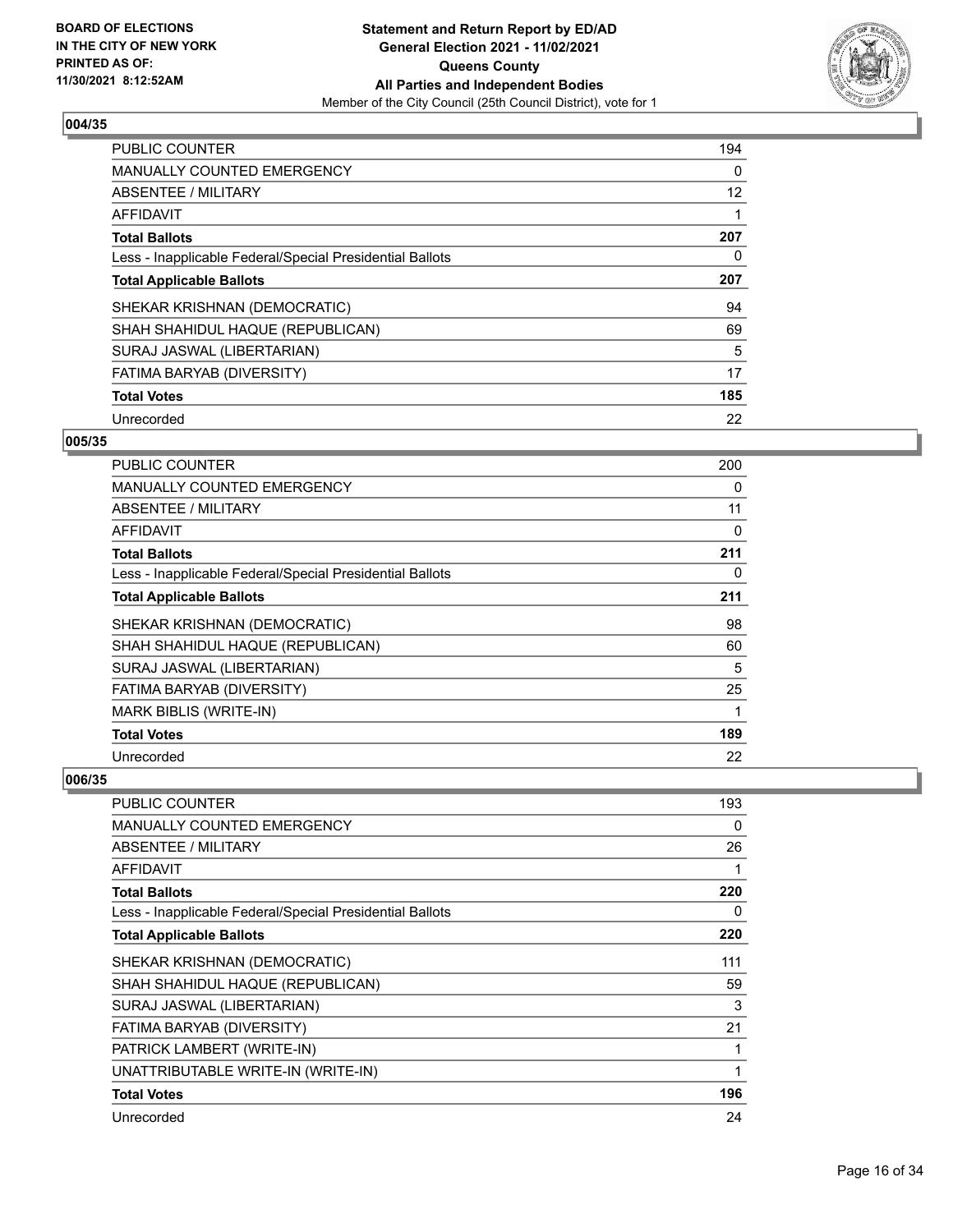

| <b>PUBLIC COUNTER</b>                                    | 176 |
|----------------------------------------------------------|-----|
| <b>MANUALLY COUNTED EMERGENCY</b>                        | 0   |
| ABSENTEE / MILITARY                                      | 22  |
| AFFIDAVIT                                                |     |
| <b>Total Ballots</b>                                     | 199 |
| Less - Inapplicable Federal/Special Presidential Ballots | 0   |
| <b>Total Applicable Ballots</b>                          | 199 |
| SHEKAR KRISHNAN (DEMOCRATIC)                             | 76  |
| SHAH SHAHIDUL HAQUE (REPUBLICAN)                         | 49  |
| SURAJ JASWAL (LIBERTARIAN)                               | 3   |
| FATIMA BARYAB (DIVERSITY)                                | 52  |
| <b>Total Votes</b>                                       | 180 |
| Unrecorded                                               | 19  |

#### **008/35**

| PUBLIC COUNTER                                           | 135      |
|----------------------------------------------------------|----------|
| <b>MANUALLY COUNTED EMERGENCY</b>                        | $\Omega$ |
| ABSENTEE / MILITARY                                      | 16       |
| AFFIDAVIT                                                | 0        |
| <b>Total Ballots</b>                                     | 151      |
| Less - Inapplicable Federal/Special Presidential Ballots | 0        |
| <b>Total Applicable Ballots</b>                          | 151      |
| SHEKAR KRISHNAN (DEMOCRATIC)                             | 64       |
| SHAH SHAHIDUL HAQUE (REPUBLICAN)                         | 39       |
| SURAJ JASWAL (LIBERTARIAN)                               | 0        |
| FATIMA BARYAB (DIVERSITY)                                | 29       |
| <b>Total Votes</b>                                       | 132      |
| Unrecorded                                               | 19       |

| PUBLIC COUNTER                                           | 173 |
|----------------------------------------------------------|-----|
| <b>MANUALLY COUNTED EMERGENCY</b>                        | 0   |
| ABSENTEE / MILITARY                                      | 19  |
| AFFIDAVIT                                                | 0   |
| <b>Total Ballots</b>                                     | 192 |
| Less - Inapplicable Federal/Special Presidential Ballots | 0   |
| <b>Total Applicable Ballots</b>                          | 192 |
| SHEKAR KRISHNAN (DEMOCRATIC)                             | 99  |
| SHAH SHAHIDUL HAQUE (REPUBLICAN)                         | 34  |
| SURAJ JASWAL (LIBERTARIAN)                               | 7   |
| <b>FATIMA BARYAB (DIVERSITY)</b>                         | 36  |
| <b>Total Votes</b>                                       | 176 |
| Unrecorded                                               | 16  |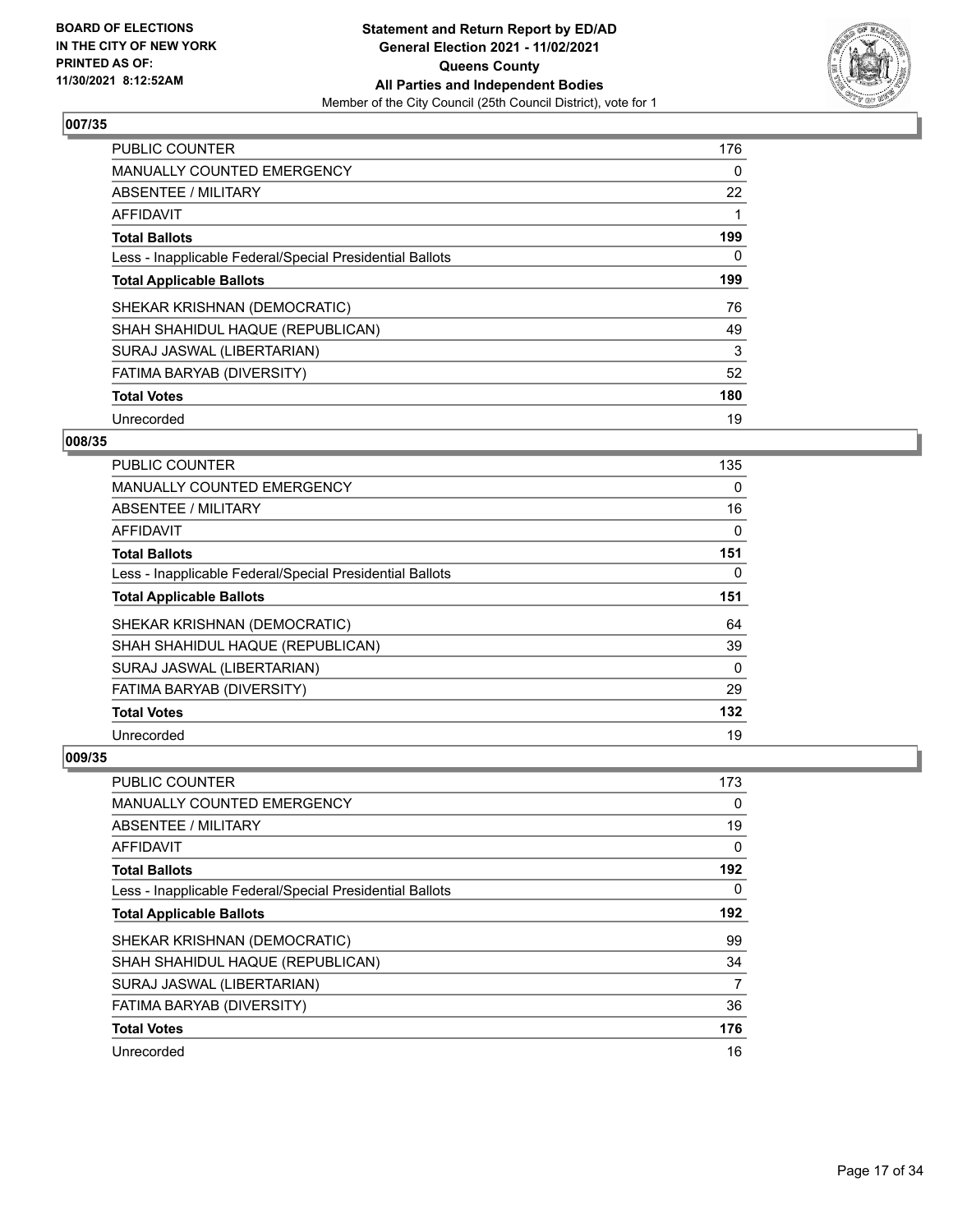

| <b>PUBLIC COUNTER</b>                                    | 178 |
|----------------------------------------------------------|-----|
| <b>MANUALLY COUNTED EMERGENCY</b>                        | 0   |
| ABSENTEE / MILITARY                                      | 11  |
| <b>AFFIDAVIT</b>                                         |     |
| <b>Total Ballots</b>                                     | 190 |
| Less - Inapplicable Federal/Special Presidential Ballots | 0   |
| <b>Total Applicable Ballots</b>                          | 190 |
| SHEKAR KRISHNAN (DEMOCRATIC)                             | 96  |
| SHAH SHAHIDUL HAQUE (REPUBLICAN)                         | 51  |
| SURAJ JASWAL (LIBERTARIAN)                               | 3   |
| FATIMA BARYAB (DIVERSITY)                                | 20  |
| <b>Total Votes</b>                                       | 170 |
| Unrecorded                                               | 20  |

## **011/35**

| <b>PUBLIC COUNTER</b>                                    | 119 |
|----------------------------------------------------------|-----|
| MANUALLY COUNTED EMERGENCY                               | 0   |
| ABSENTEE / MILITARY                                      | 15  |
| AFFIDAVIT                                                | 0   |
| <b>Total Ballots</b>                                     | 134 |
| Less - Inapplicable Federal/Special Presidential Ballots | 0   |
| <b>Total Applicable Ballots</b>                          | 134 |
| SHEKAR KRISHNAN (DEMOCRATIC)                             | 79  |
| SHAH SHAHIDUL HAQUE (REPUBLICAN)                         | 23  |
| SURAJ JASWAL (LIBERTARIAN)                               | 5   |
| FATIMA BARYAB (DIVERSITY)                                | 14  |
| <b>Total Votes</b>                                       | 121 |
| Unrecorded                                               | 13  |

| PUBLIC COUNTER                                           | 200      |
|----------------------------------------------------------|----------|
| <b>MANUALLY COUNTED EMERGENCY</b>                        | 0        |
| ABSENTEE / MILITARY                                      | 17       |
| AFFIDAVIT                                                | $\Omega$ |
| <b>Total Ballots</b>                                     | 217      |
| Less - Inapplicable Federal/Special Presidential Ballots | $\Omega$ |
| <b>Total Applicable Ballots</b>                          | 217      |
| SHEKAR KRISHNAN (DEMOCRATIC)                             | 133      |
| SHAH SHAHIDUL HAQUE (REPUBLICAN)                         | 31       |
| SURAJ JASWAL (LIBERTARIAN)                               | 3        |
| FATIMA BARYAB (DIVERSITY)                                | 26       |
| MINKA CARA (WRITE-IN)                                    | 1        |
| <b>Total Votes</b>                                       | 194      |
| Unrecorded                                               | 23       |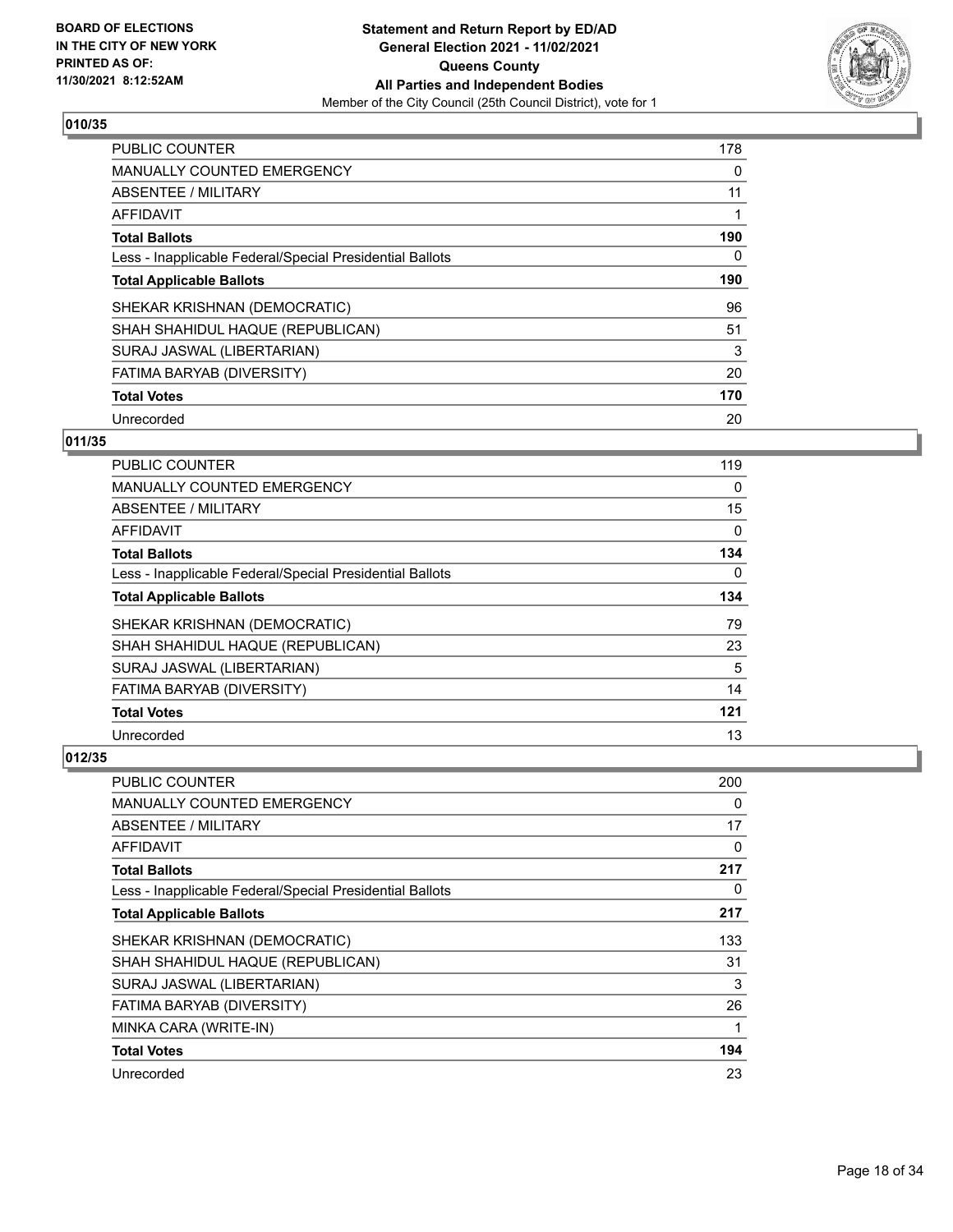

| <b>PUBLIC COUNTER</b>                                    | 242 |
|----------------------------------------------------------|-----|
| <b>MANUALLY COUNTED EMERGENCY</b>                        | 0   |
| <b>ABSENTEE / MILITARY</b>                               | 36  |
| AFFIDAVIT                                                | 1   |
| <b>Total Ballots</b>                                     | 279 |
| Less - Inapplicable Federal/Special Presidential Ballots | 0   |
| <b>Total Applicable Ballots</b>                          | 279 |
| SHEKAR KRISHNAN (DEMOCRATIC)                             | 162 |
| SHAH SHAHIDUL HAQUE (REPUBLICAN)                         | 61  |
| SURAJ JASWAL (LIBERTARIAN)                               | 8   |
| FATIMA BARYAB (DIVERSITY)                                | 31  |
| CAROLYN TRAN (WRITE-IN)                                  | 1   |
| <b>Total Votes</b>                                       | 263 |
| Unrecorded                                               | 16  |

**036/35 COMBINED into: 020/39**

| <b>PUBLIC COUNTER</b>                                    | 140 |
|----------------------------------------------------------|-----|
| <b>MANUALLY COUNTED EMERGENCY</b>                        | 0   |
| ABSENTEE / MILITARY                                      | 15  |
| AFFIDAVIT                                                |     |
| <b>Total Ballots</b>                                     | 156 |
| Less - Inapplicable Federal/Special Presidential Ballots | 0   |
| <b>Total Applicable Ballots</b>                          | 156 |
| SHEKAR KRISHNAN (DEMOCRATIC)                             | 88  |
| SHAH SHAHIDUL HAQUE (REPUBLICAN)                         | 31  |
| SURAJ JASWAL (LIBERTARIAN)                               | 4   |
| FATIMA BARYAB (DIVERSITY)                                | 17  |
| UNATTRIBUTABLE WRITE-IN (WRITE-IN)                       |     |
| <b>Total Votes</b>                                       | 141 |
| Unrecorded                                               | 15  |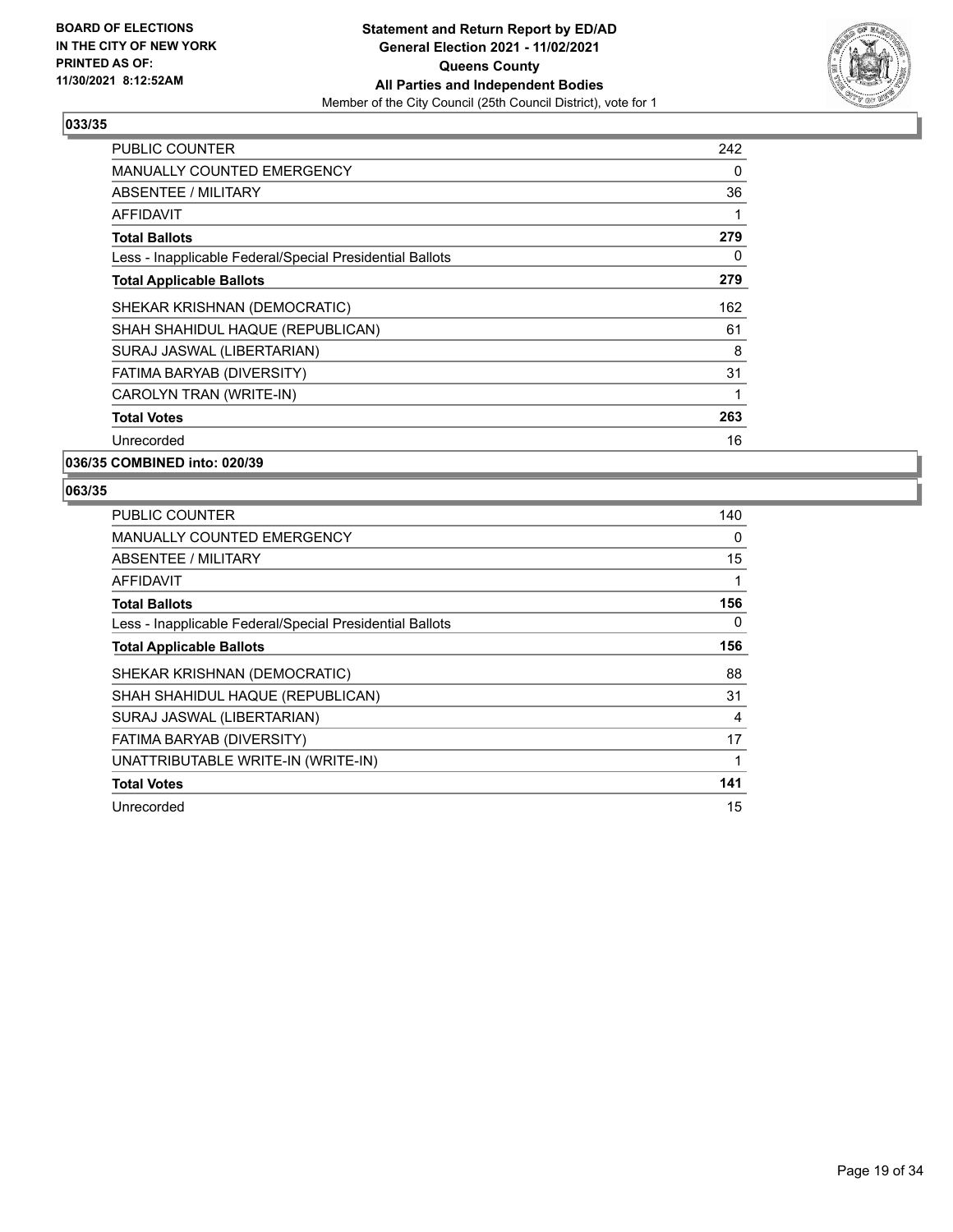

| PUBLIC COUNTER                                           | 24             |
|----------------------------------------------------------|----------------|
| <b>MANUALLY COUNTED EMERGENCY</b>                        | 0              |
| ABSENTEE / MILITARY                                      | 0              |
| <b>AFFIDAVIT</b>                                         |                |
| <b>Total Ballots</b>                                     | 25             |
| Less - Inapplicable Federal/Special Presidential Ballots | 0              |
| <b>Total Applicable Ballots</b>                          | 25             |
| SHEKAR KRISHNAN (DEMOCRATIC)                             | 17             |
| SHAH SHAHIDUL HAQUE (REPUBLICAN)                         | 3              |
| SURAJ JASWAL (LIBERTARIAN)                               | 0              |
| FATIMA BARYAB (DIVERSITY)                                | 3              |
| <b>Total Votes</b>                                       | 23             |
| Unrecorded                                               | $\overline{2}$ |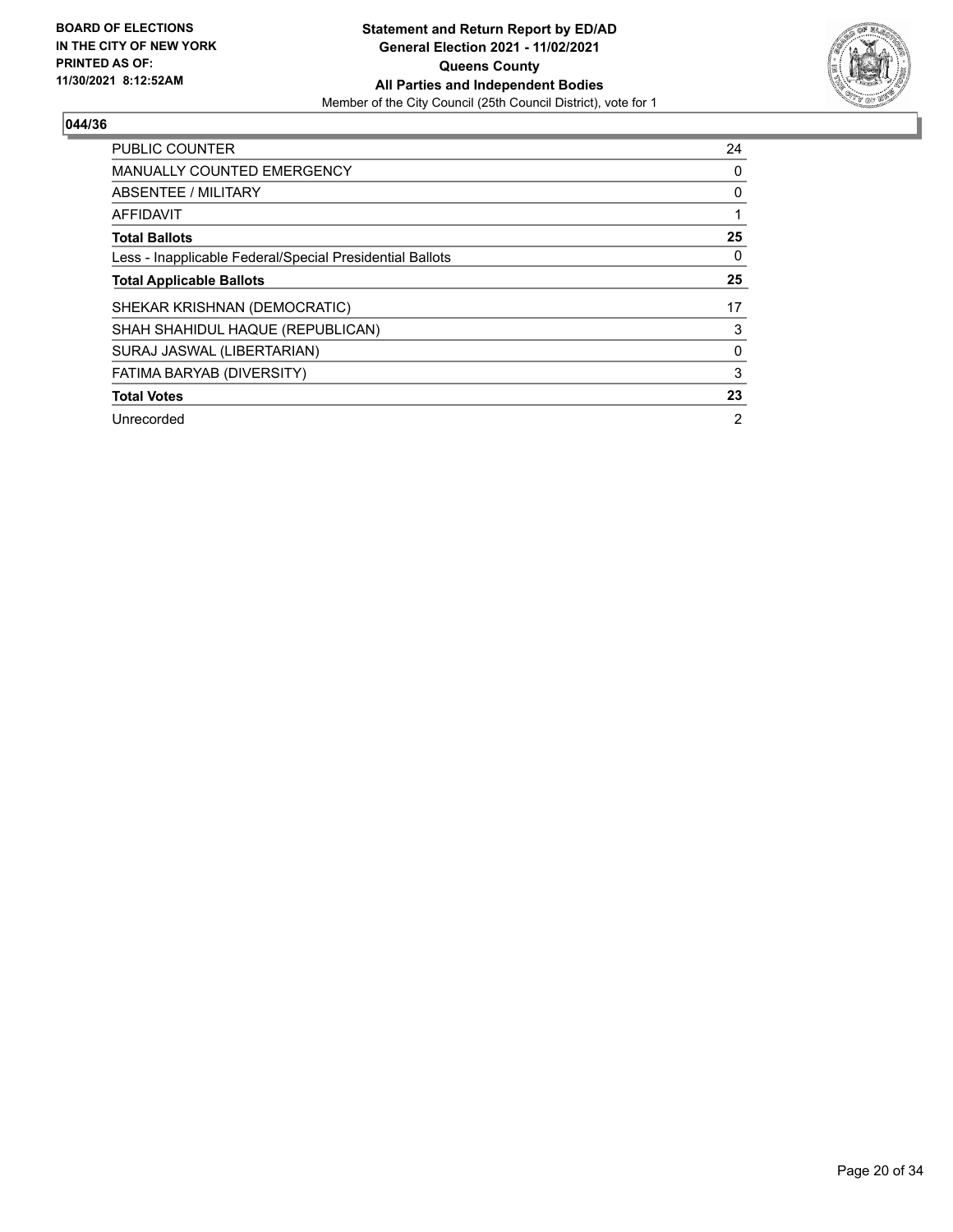

| <b>PUBLIC COUNTER</b>                                    | 140               |
|----------------------------------------------------------|-------------------|
| <b>MANUALLY COUNTED EMERGENCY</b>                        | 0                 |
| ABSENTEE / MILITARY                                      | $12 \overline{ }$ |
| <b>AFFIDAVIT</b>                                         |                   |
| <b>Total Ballots</b>                                     | 153               |
| Less - Inapplicable Federal/Special Presidential Ballots | $\Omega$          |
| <b>Total Applicable Ballots</b>                          | 153               |
| SHEKAR KRISHNAN (DEMOCRATIC)                             | 74                |
| SHAH SHAHIDUL HAQUE (REPUBLICAN)                         | 38                |
| SURAJ JASWAL (LIBERTARIAN)                               | 4                 |
| FATIMA BARYAB (DIVERSITY)                                | 30                |
| <b>Total Votes</b>                                       | 146               |
| Unrecorded                                               |                   |

## **013/39**

| PUBLIC COUNTER                                           | 137            |
|----------------------------------------------------------|----------------|
| <b>MANUALLY COUNTED EMERGENCY</b>                        | 0              |
| ABSENTEE / MILITARY                                      | 9              |
| AFFIDAVIT                                                | $\overline{2}$ |
| <b>Total Ballots</b>                                     | 148            |
| Less - Inapplicable Federal/Special Presidential Ballots | 0              |
| <b>Total Applicable Ballots</b>                          | 148            |
| SHEKAR KRISHNAN (DEMOCRATIC)                             | 77             |
| SHAH SHAHIDUL HAQUE (REPUBLICAN)                         | 36             |
| SURAJ JASWAL (LIBERTARIAN)                               | 3              |
| FATIMA BARYAB (DIVERSITY)                                | 11             |
| CAROLYN TRAN (WRITE-IN)                                  | 1              |
| <b>Total Votes</b>                                       | 128            |
| Unrecorded                                               | 20             |

| PUBLIC COUNTER                                           | 110 |
|----------------------------------------------------------|-----|
| MANUALLY COUNTED EMERGENCY                               | 0   |
| ABSENTEE / MILITARY                                      | 15  |
| AFFIDAVIT                                                | 1   |
| <b>Total Ballots</b>                                     | 126 |
| Less - Inapplicable Federal/Special Presidential Ballots | 0   |
| <b>Total Applicable Ballots</b>                          | 126 |
| SHEKAR KRISHNAN (DEMOCRATIC)                             | 81  |
| SHAH SHAHIDUL HAQUE (REPUBLICAN)                         | 23  |
| SURAJ JASWAL (LIBERTARIAN)                               | 2   |
| <b>FATIMA BARYAB (DIVERSITY)</b>                         | 13  |
| <b>Total Votes</b>                                       | 119 |
| Unrecorded                                               | 7   |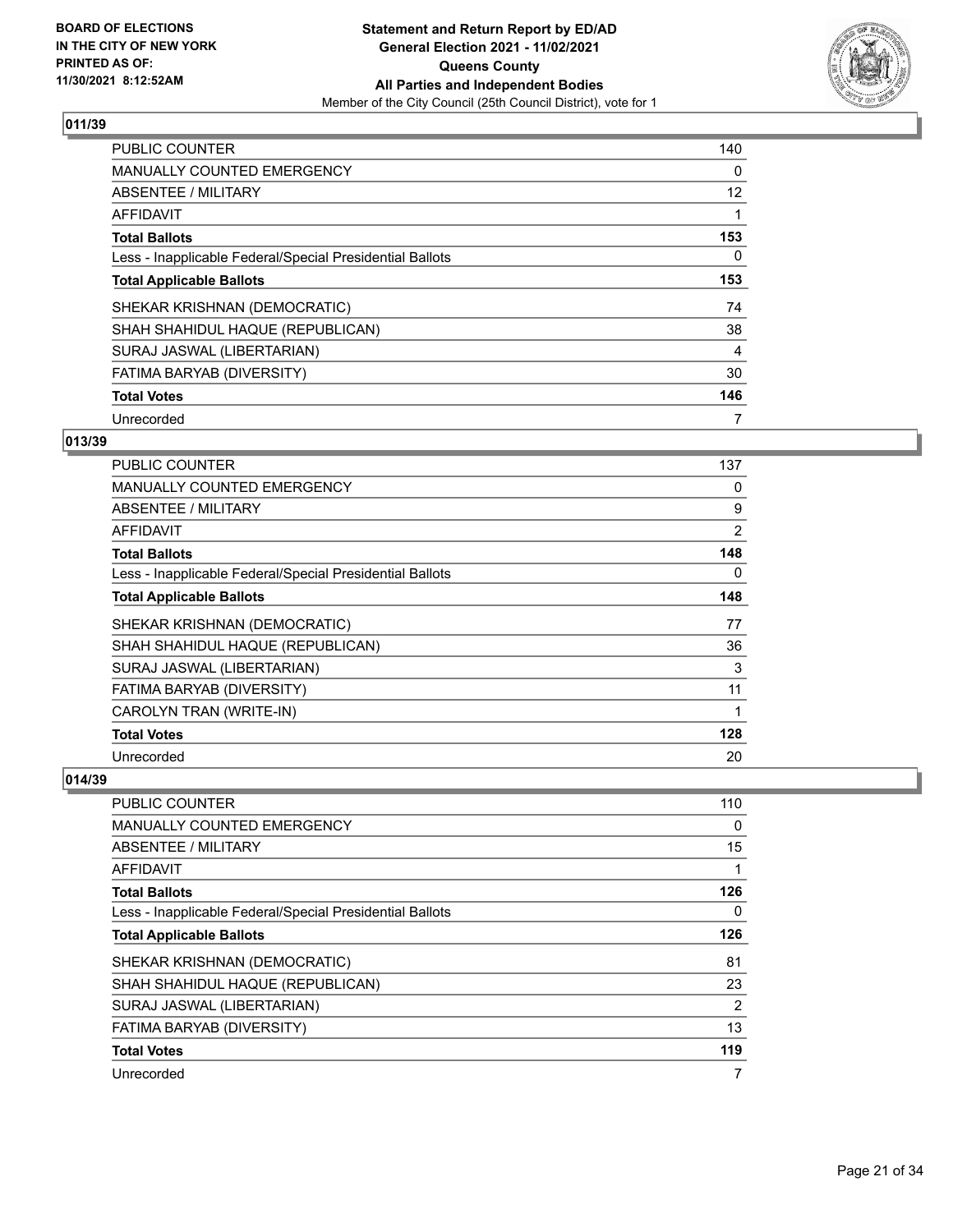

| <b>PUBLIC COUNTER</b>                                    | 184 |
|----------------------------------------------------------|-----|
| <b>MANUALLY COUNTED EMERGENCY</b>                        | 0   |
| ABSENTEE / MILITARY                                      | 14  |
| AFFIDAVIT                                                | 0   |
| <b>Total Ballots</b>                                     | 198 |
| Less - Inapplicable Federal/Special Presidential Ballots | 0   |
| <b>Total Applicable Ballots</b>                          | 198 |
| SHEKAR KRISHNAN (DEMOCRATIC)                             | 116 |
| SHAH SHAHIDUL HAQUE (REPUBLICAN)                         | 30  |
| SURAJ JASWAL (LIBERTARIAN)                               | 3   |
| FATIMA BARYAB (DIVERSITY)                                | 26  |
| <b>Total Votes</b>                                       | 175 |
| Unrecorded                                               | 23  |

## **016/39**

| PUBLIC COUNTER                                           | 168            |
|----------------------------------------------------------|----------------|
| <b>MANUALLY COUNTED EMERGENCY</b>                        | 0              |
| ABSENTEE / MILITARY                                      | 8              |
| AFFIDAVIT                                                | $\overline{2}$ |
| <b>Total Ballots</b>                                     | 178            |
| Less - Inapplicable Federal/Special Presidential Ballots | 0              |
| <b>Total Applicable Ballots</b>                          | 178            |
| SHEKAR KRISHNAN (DEMOCRATIC)                             | 84             |
| SHAH SHAHIDUL HAQUE (REPUBLICAN)                         | 34             |
| SURAJ JASWAL (LIBERTARIAN)                               | 0              |
| FATIMA BARYAB (DIVERSITY)                                | 37             |
| ANDY CHEN (WRITE-IN)                                     | 1              |
| <b>Total Votes</b>                                       | 156            |
| Unrecorded                                               | 22             |

| <b>PUBLIC COUNTER</b>                                    | 221 |
|----------------------------------------------------------|-----|
| <b>MANUALLY COUNTED EMERGENCY</b>                        | 0   |
| ABSENTEE / MILITARY                                      | 13  |
| AFFIDAVIT                                                |     |
| <b>Total Ballots</b>                                     | 235 |
| Less - Inapplicable Federal/Special Presidential Ballots | 0   |
| <b>Total Applicable Ballots</b>                          | 235 |
| SHEKAR KRISHNAN (DEMOCRATIC)                             | 106 |
| SHAH SHAHIDUL HAQUE (REPUBLICAN)                         | 51  |
| SURAJ JASWAL (LIBERTARIAN)                               | 3   |
| FATIMA BARYAB (DIVERSITY)                                | 44  |
| <b>Total Votes</b>                                       | 204 |
| Unrecorded                                               | 31  |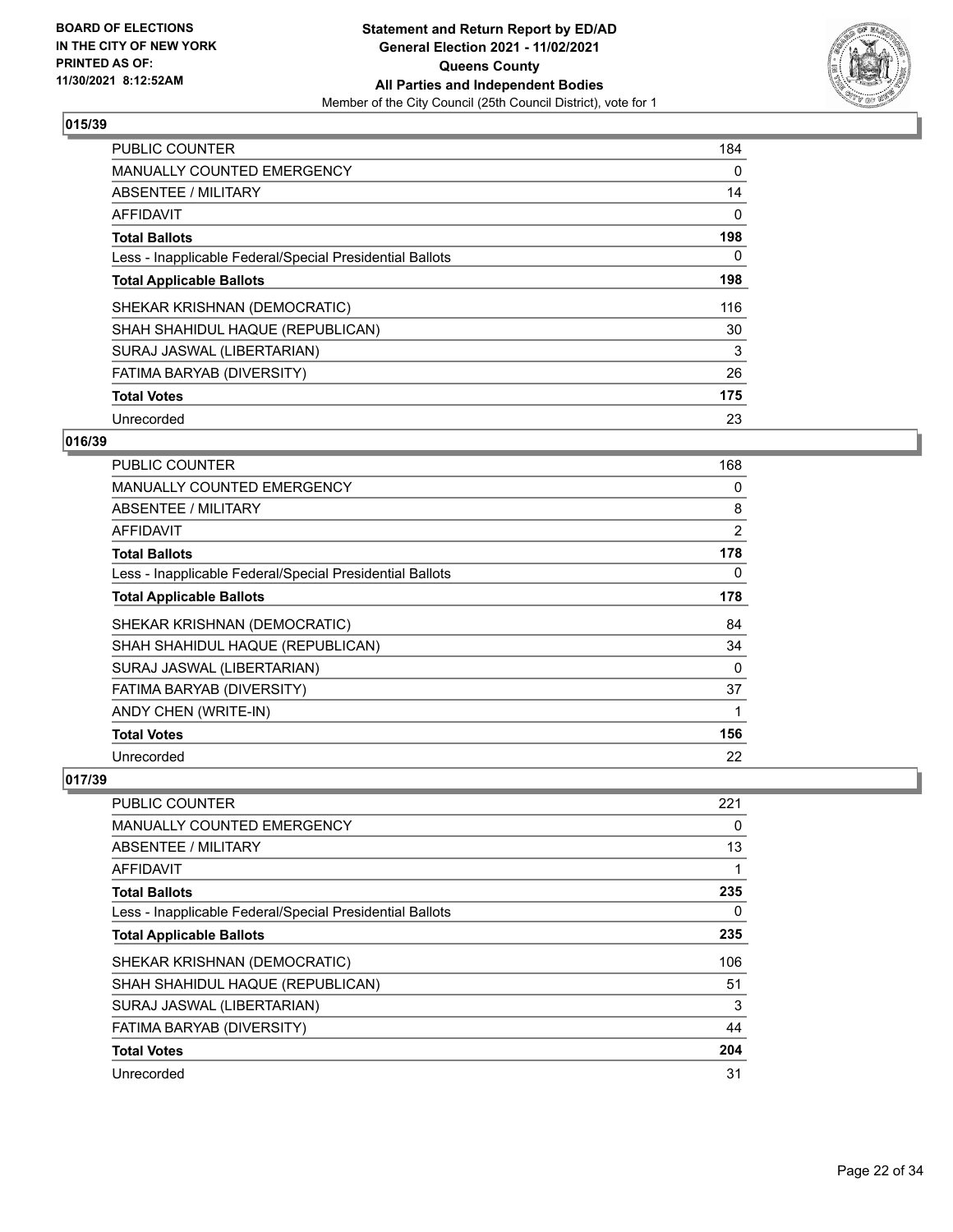

| <b>PUBLIC COUNTER</b>                                    | 280 |
|----------------------------------------------------------|-----|
| <b>MANUALLY COUNTED EMERGENCY</b>                        | 0   |
| ABSENTEE / MILITARY                                      | 10  |
| AFFIDAVIT                                                | 2   |
| <b>Total Ballots</b>                                     | 292 |
| Less - Inapplicable Federal/Special Presidential Ballots | 0   |
| <b>Total Applicable Ballots</b>                          | 292 |
| SHEKAR KRISHNAN (DEMOCRATIC)                             | 195 |
| SHAH SHAHIDUL HAQUE (REPUBLICAN)                         | 32  |
| SURAJ JASWAL (LIBERTARIAN)                               | 6   |
| FATIMA BARYAB (DIVERSITY)                                | 40  |
| UNATTRIBUTABLE WRITE-IN (WRITE-IN)                       | 2   |
|                                                          |     |
| <b>Total Votes</b>                                       | 275 |

## **020/39**

| PUBLIC COUNTER                                           | 14             |
|----------------------------------------------------------|----------------|
| <b>MANUALLY COUNTED EMERGENCY</b>                        | 0              |
| ABSENTEE / MILITARY                                      | 3              |
| AFFIDAVIT                                                | 0              |
| <b>Total Ballots</b>                                     | 17             |
| Less - Inapplicable Federal/Special Presidential Ballots | $\Omega$       |
| <b>Total Applicable Ballots</b>                          | 17             |
| SHEKAR KRISHNAN (DEMOCRATIC)                             | 7              |
| SHAH SHAHIDUL HAQUE (REPUBLICAN)                         | 4              |
| SURAJ JASWAL (LIBERTARIAN)                               | 0              |
| FATIMA BARYAB (DIVERSITY)                                | 4              |
| <b>Total Votes</b>                                       | 15             |
| Unrecorded                                               | $\overline{2}$ |

| PUBLIC COUNTER                                           | 27             |
|----------------------------------------------------------|----------------|
| MANUALLY COUNTED EMERGENCY                               | 0              |
| ABSENTEE / MILITARY                                      | $\overline{7}$ |
| AFFIDAVIT                                                | 0              |
| <b>Total Ballots</b>                                     | 34             |
| Less - Inapplicable Federal/Special Presidential Ballots | 0              |
| <b>Total Applicable Ballots</b>                          | 34             |
| SHEKAR KRISHNAN (DEMOCRATIC)                             | 6              |
| SHAH SHAHIDUL HAQUE (REPUBLICAN)                         | 9              |
| SURAJ JASWAL (LIBERTARIAN)                               |                |
| FATIMA BARYAB (DIVERSITY)                                | 10             |
| <b>Total Votes</b>                                       | 26             |
| Unrecorded                                               | 8              |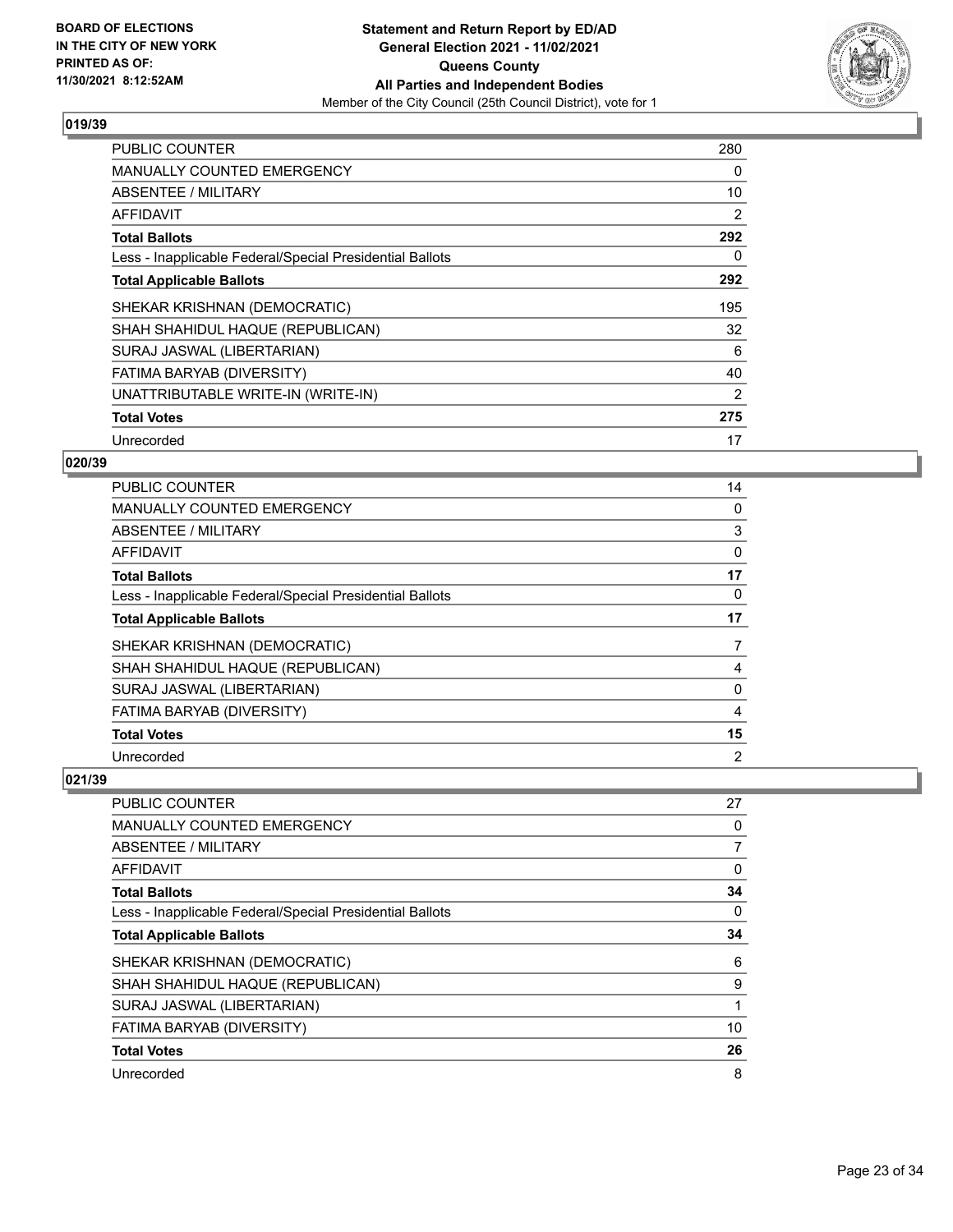

| <b>PUBLIC COUNTER</b>                                    | 128 |
|----------------------------------------------------------|-----|
| <b>MANUALLY COUNTED EMERGENCY</b>                        | 0   |
| ABSENTEE / MILITARY                                      | 33  |
| AFFIDAVIT                                                |     |
| <b>Total Ballots</b>                                     | 162 |
| Less - Inapplicable Federal/Special Presidential Ballots | 0   |
| <b>Total Applicable Ballots</b>                          | 162 |
| SHEKAR KRISHNAN (DEMOCRATIC)                             | 77  |
| SHAH SHAHIDUL HAQUE (REPUBLICAN)                         | 31  |
| SURAJ JASWAL (LIBERTARIAN)                               | 2   |
| FATIMA BARYAB (DIVERSITY)                                | 33  |
| <b>Total Votes</b>                                       | 143 |
| Unrecorded                                               | 19  |

## **024/39**

| PUBLIC COUNTER                                           | 71 |
|----------------------------------------------------------|----|
| MANUALLY COUNTED EMERGENCY                               | 0  |
| ABSENTEE / MILITARY                                      | 7  |
| AFFIDAVIT                                                | 0  |
| <b>Total Ballots</b>                                     | 78 |
| Less - Inapplicable Federal/Special Presidential Ballots | 0  |
| <b>Total Applicable Ballots</b>                          | 78 |
| SHEKAR KRISHNAN (DEMOCRATIC)                             | 49 |
| SHAH SHAHIDUL HAQUE (REPUBLICAN)                         | 10 |
| SURAJ JASWAL (LIBERTARIAN)                               | 5  |
| FATIMA BARYAB (DIVERSITY)                                | 8  |
| JESSICA VASQUEZ (WRITE-IN)                               | 1  |
| <b>Total Votes</b>                                       | 73 |
| Unrecorded                                               | 5  |

| <b>PUBLIC COUNTER</b>                                    | 147 |
|----------------------------------------------------------|-----|
| <b>MANUALLY COUNTED EMERGENCY</b>                        | 0   |
| <b>ABSENTEE / MILITARY</b>                               | 20  |
| <b>AFFIDAVIT</b>                                         | 0   |
| <b>Total Ballots</b>                                     | 167 |
| Less - Inapplicable Federal/Special Presidential Ballots | 0   |
| <b>Total Applicable Ballots</b>                          | 167 |
| SHEKAR KRISHNAN (DEMOCRATIC)                             | 84  |
| SHAH SHAHIDUL HAQUE (REPUBLICAN)                         | 38  |
| SURAJ JASWAL (LIBERTARIAN)                               | 3   |
| FATIMA BARYAB (DIVERSITY)                                | 25  |
| <b>JUDITH A MATTICH (WRITE-IN)</b>                       |     |
| <b>Total Votes</b>                                       | 151 |
|                                                          |     |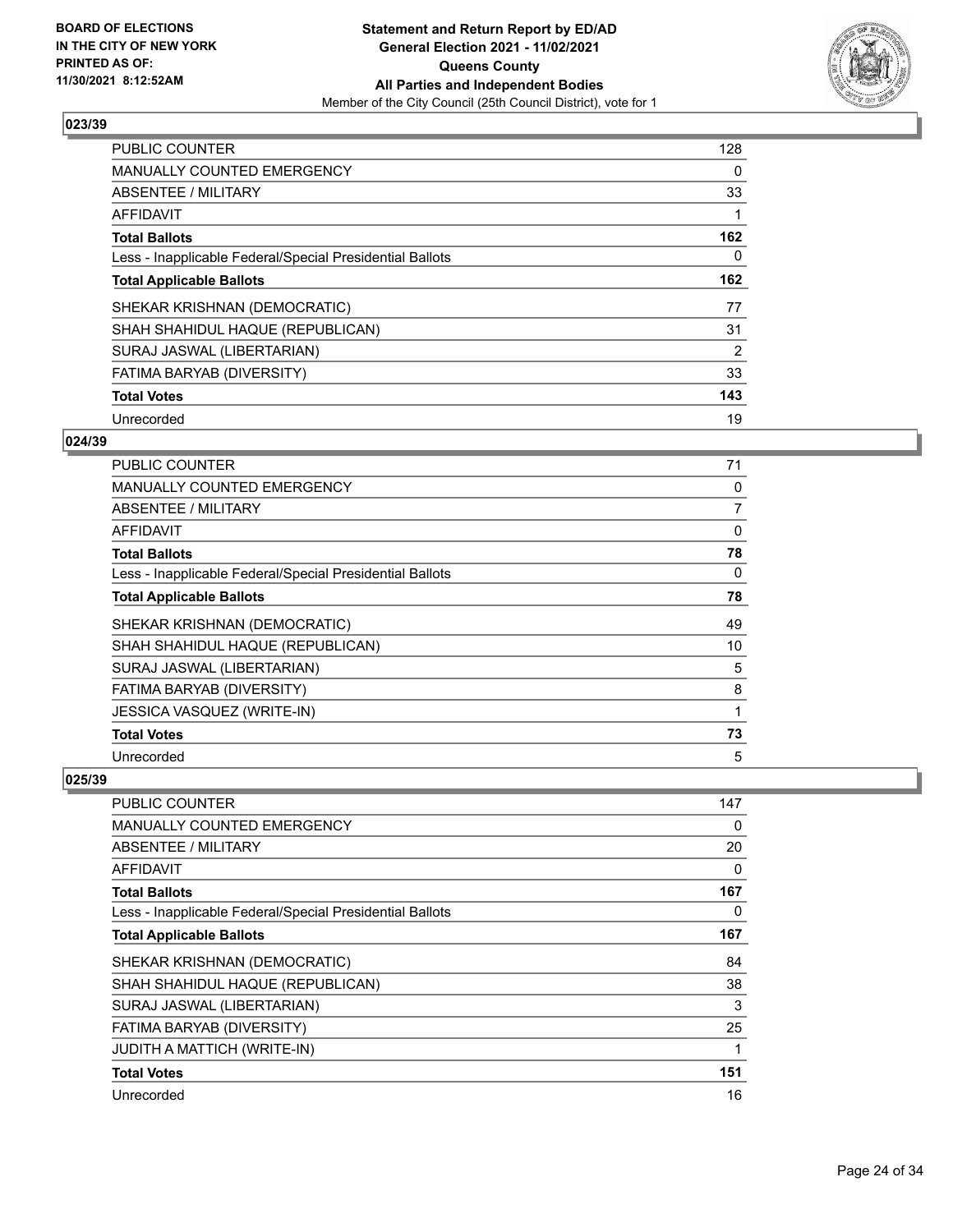

| <b>PUBLIC COUNTER</b>                                    | 143            |
|----------------------------------------------------------|----------------|
| <b>MANUALLY COUNTED EMERGENCY</b>                        | 0              |
| ABSENTEE / MILITARY                                      | $\overline{7}$ |
| AFFIDAVIT                                                | 0              |
| <b>Total Ballots</b>                                     | 150            |
| Less - Inapplicable Federal/Special Presidential Ballots | 0              |
| <b>Total Applicable Ballots</b>                          | 150            |
| SHEKAR KRISHNAN (DEMOCRATIC)                             | 78             |
| SHAH SHAHIDUL HAQUE (REPUBLICAN)                         | 28             |
| SURAJ JASWAL (LIBERTARIAN)                               |                |
| FATIMA BARYAB (DIVERSITY)                                | 37             |
| <b>Total Votes</b>                                       | 144            |
| Unrecorded                                               | 6              |

## **027/39**

| PUBLIC COUNTER                                           | 119      |
|----------------------------------------------------------|----------|
| <b>MANUALLY COUNTED EMERGENCY</b>                        | $\Omega$ |
| ABSENTEE / MILITARY                                      | 16       |
| AFFIDAVIT                                                | 2        |
| <b>Total Ballots</b>                                     | 137      |
| Less - Inapplicable Federal/Special Presidential Ballots | $\Omega$ |
| <b>Total Applicable Ballots</b>                          | 137      |
| SHEKAR KRISHNAN (DEMOCRATIC)                             | 75       |
| SHAH SHAHIDUL HAQUE (REPUBLICAN)                         | 29       |
| SURAJ JASWAL (LIBERTARIAN)                               | 2        |
| FATIMA BARYAB (DIVERSITY)                                | 22       |
| <b>Total Votes</b>                                       | 128      |
| Unrecorded                                               | 9        |

| PUBLIC COUNTER                                           | 151 |
|----------------------------------------------------------|-----|
| <b>MANUALLY COUNTED EMERGENCY</b>                        | 0   |
| ABSENTEE / MILITARY                                      | 20  |
| AFFIDAVIT                                                | 0   |
| <b>Total Ballots</b>                                     | 171 |
| Less - Inapplicable Federal/Special Presidential Ballots | 0   |
| <b>Total Applicable Ballots</b>                          | 171 |
| SHEKAR KRISHNAN (DEMOCRATIC)                             | 88  |
| SHAH SHAHIDUL HAQUE (REPUBLICAN)                         | 33  |
| SURAJ JASWAL (LIBERTARIAN)                               | 5   |
| <b>FATIMA BARYAB (DIVERSITY)</b>                         | 27  |
| <b>Total Votes</b>                                       | 153 |
| Unrecorded                                               | 18  |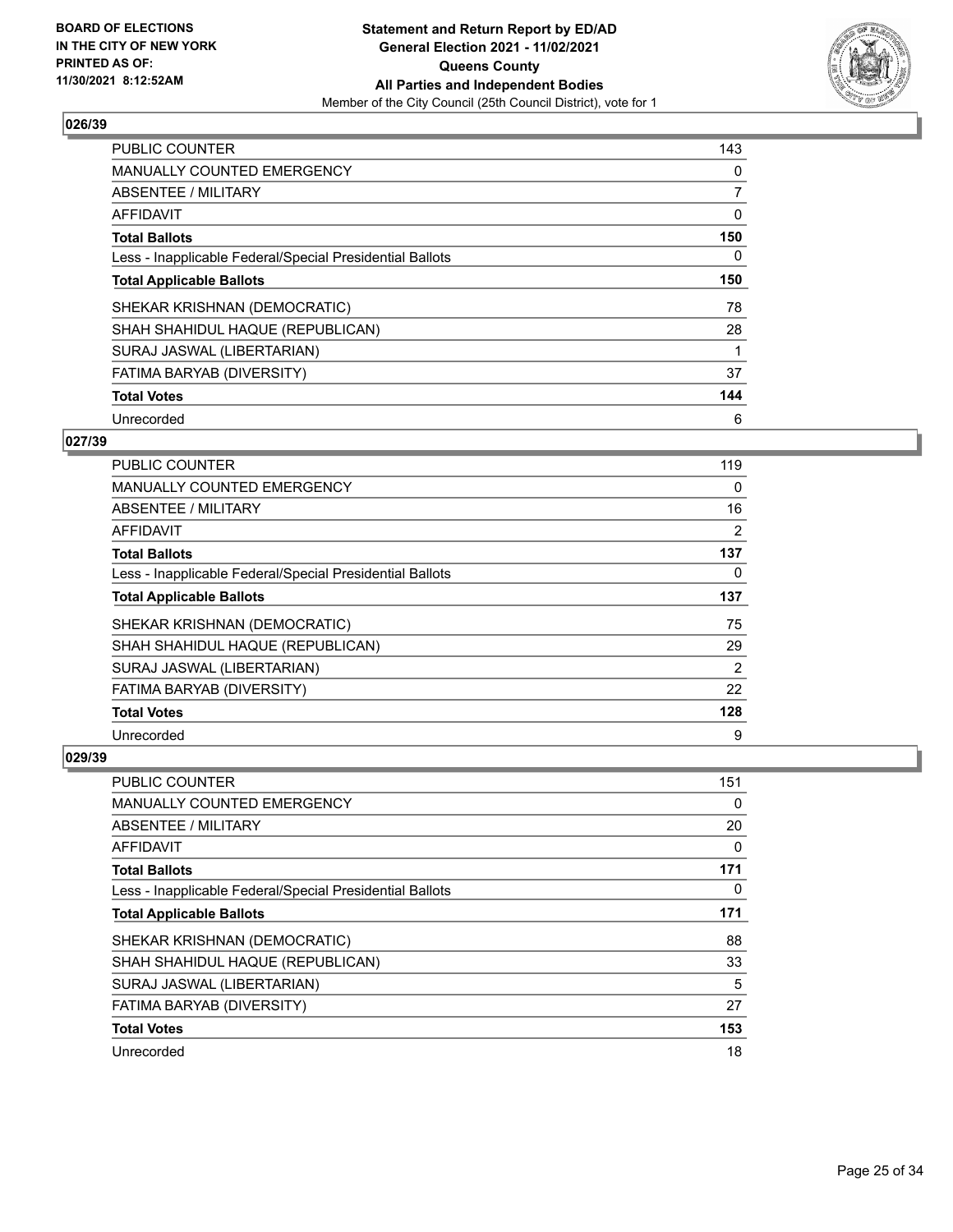

| <b>PUBLIC COUNTER</b>                                    | 156 |
|----------------------------------------------------------|-----|
| <b>MANUALLY COUNTED EMERGENCY</b>                        | 0   |
| ABSENTEE / MILITARY                                      | 21  |
| <b>AFFIDAVIT</b>                                         |     |
| <b>Total Ballots</b>                                     | 178 |
| Less - Inapplicable Federal/Special Presidential Ballots | 0   |
| <b>Total Applicable Ballots</b>                          | 178 |
| SHEKAR KRISHNAN (DEMOCRATIC)                             | 89  |
| SHAH SHAHIDUL HAQUE (REPUBLICAN)                         | 33  |
| SURAJ JASWAL (LIBERTARIAN)                               | 6   |
| FATIMA BARYAB (DIVERSITY)                                | 34  |
| <b>Total Votes</b>                                       | 162 |
| Unrecorded                                               | 16  |

## **031/39**

| <b>PUBLIC COUNTER</b>                                    | 147 |
|----------------------------------------------------------|-----|
| MANUALLY COUNTED EMERGENCY                               | 0   |
| ABSENTEE / MILITARY                                      | 19  |
| AFFIDAVIT                                                |     |
| <b>Total Ballots</b>                                     | 167 |
| Less - Inapplicable Federal/Special Presidential Ballots | 0   |
| <b>Total Applicable Ballots</b>                          | 167 |
| SHEKAR KRISHNAN (DEMOCRATIC)                             | 72  |
| SHAH SHAHIDUL HAQUE (REPUBLICAN)                         | 57  |
| SURAJ JASWAL (LIBERTARIAN)                               | 3   |
| FATIMA BARYAB (DIVERSITY)                                | 19  |
| <b>Total Votes</b>                                       | 151 |
| Unrecorded                                               | 16  |

| PUBLIC COUNTER                                           | 112      |
|----------------------------------------------------------|----------|
| <b>MANUALLY COUNTED EMERGENCY</b>                        | 0        |
| ABSENTEE / MILITARY                                      | 17       |
| AFFIDAVIT                                                |          |
| <b>Total Ballots</b>                                     | 130      |
| Less - Inapplicable Federal/Special Presidential Ballots | $\Omega$ |
| <b>Total Applicable Ballots</b>                          | 130      |
| SHEKAR KRISHNAN (DEMOCRATIC)                             | 68       |
| SHAH SHAHIDUL HAQUE (REPUBLICAN)                         | 25       |
| SURAJ JASWAL (LIBERTARIAN)                               | 1        |
| FATIMA BARYAB (DIVERSITY)                                | 28       |
| <b>Total Votes</b>                                       | 122      |
| Unrecorded                                               | 8        |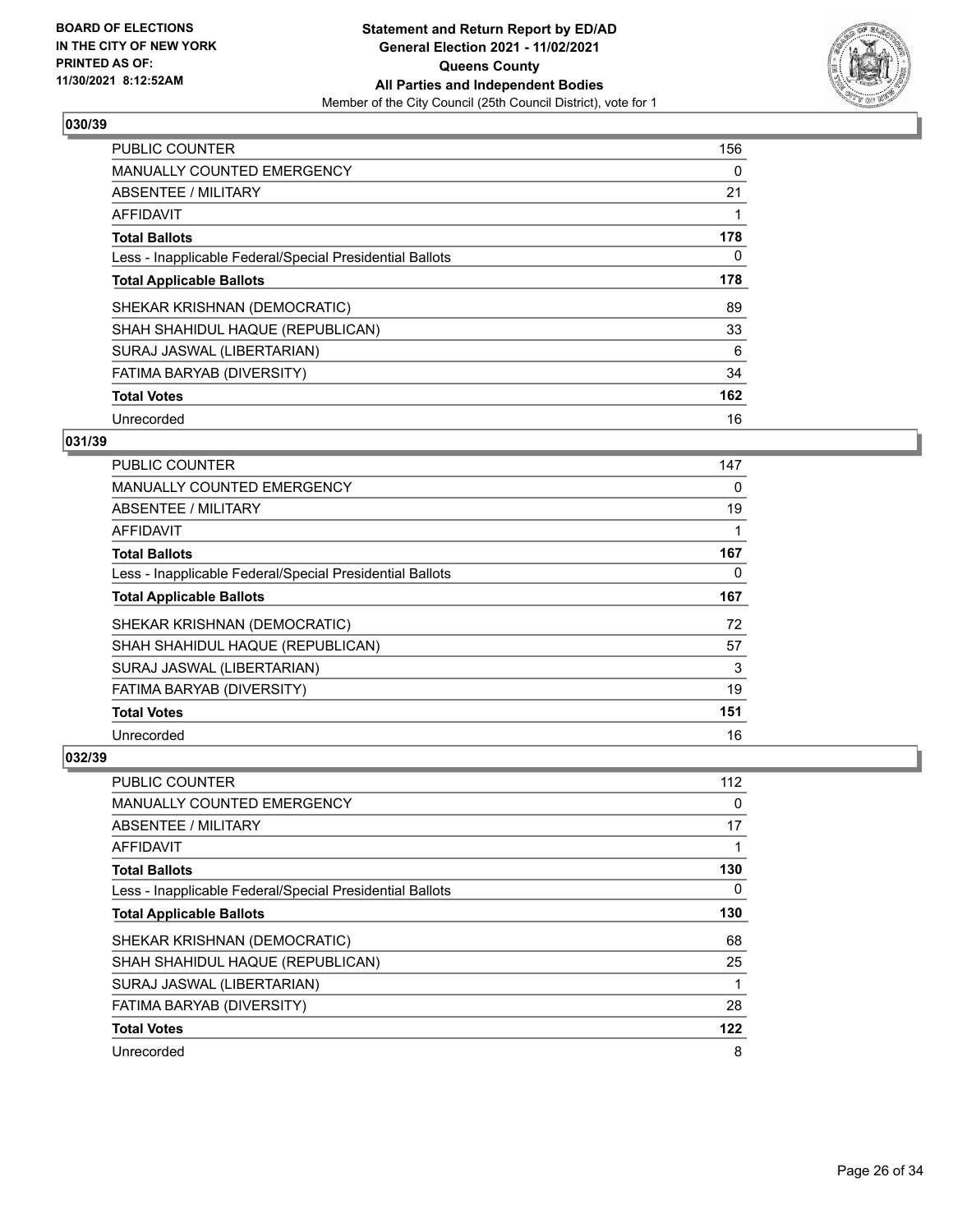

| <b>PUBLIC COUNTER</b>                                    | 89  |
|----------------------------------------------------------|-----|
| MANUALLY COUNTED EMERGENCY                               | 0   |
| ABSENTEE / MILITARY                                      | 19  |
| <b>AFFIDAVIT</b>                                         | 0   |
| <b>Total Ballots</b>                                     | 108 |
| Less - Inapplicable Federal/Special Presidential Ballots | 0   |
| <b>Total Applicable Ballots</b>                          | 108 |
| SHEKAR KRISHNAN (DEMOCRATIC)                             | 48  |
| SHAH SHAHIDUL HAQUE (REPUBLICAN)                         | 31  |
| SURAJ JASWAL (LIBERTARIAN)                               | 3   |
| FATIMA BARYAB (DIVERSITY)                                | 13  |
| CAROLYN TRAN (WRITE-IN)                                  | 1   |
| MARTIN VASQUEZ (WRITE-IN)                                |     |
| ROCKY CHAVEZ (WRITE-IN)                                  | 1   |
| <b>Total Votes</b>                                       | 98  |
| Unrecorded                                               | 10  |

## **034/39**

| PUBLIC COUNTER                                           | 165 |
|----------------------------------------------------------|-----|
| MANUALLY COUNTED EMERGENCY                               | 0   |
| ABSENTEE / MILITARY                                      | 13  |
| AFFIDAVIT                                                | 0   |
| <b>Total Ballots</b>                                     | 178 |
| Less - Inapplicable Federal/Special Presidential Ballots | 0   |
| <b>Total Applicable Ballots</b>                          | 178 |
| SHEKAR KRISHNAN (DEMOCRATIC)                             | 100 |
| SHAH SHAHIDUL HAQUE (REPUBLICAN)                         | 36  |
| SURAJ JASWAL (LIBERTARIAN)                               | 3   |
| FATIMA BARYAB (DIVERSITY)                                | 32  |
| <b>Total Votes</b>                                       | 171 |
| Unrecorded                                               | 7   |

| PUBLIC COUNTER                                           | 126 |
|----------------------------------------------------------|-----|
| <b>MANUALLY COUNTED EMERGENCY</b>                        | 0   |
| ABSENTEE / MILITARY                                      | 14  |
| AFFIDAVIT                                                | 1   |
| <b>Total Ballots</b>                                     | 141 |
| Less - Inapplicable Federal/Special Presidential Ballots | 0   |
| <b>Total Applicable Ballots</b>                          | 141 |
| SHEKAR KRISHNAN (DEMOCRATIC)                             | 51  |
| SHAH SHAHIDUL HAQUE (REPUBLICAN)                         | 52  |
| SURAJ JASWAL (LIBERTARIAN)                               | 2   |
| FATIMA BARYAB (DIVERSITY)                                | 20  |
| UNATTRIBUTABLE WRITE-IN (WRITE-IN)                       | 1   |
| <b>Total Votes</b>                                       | 126 |
| Unrecorded                                               | 15  |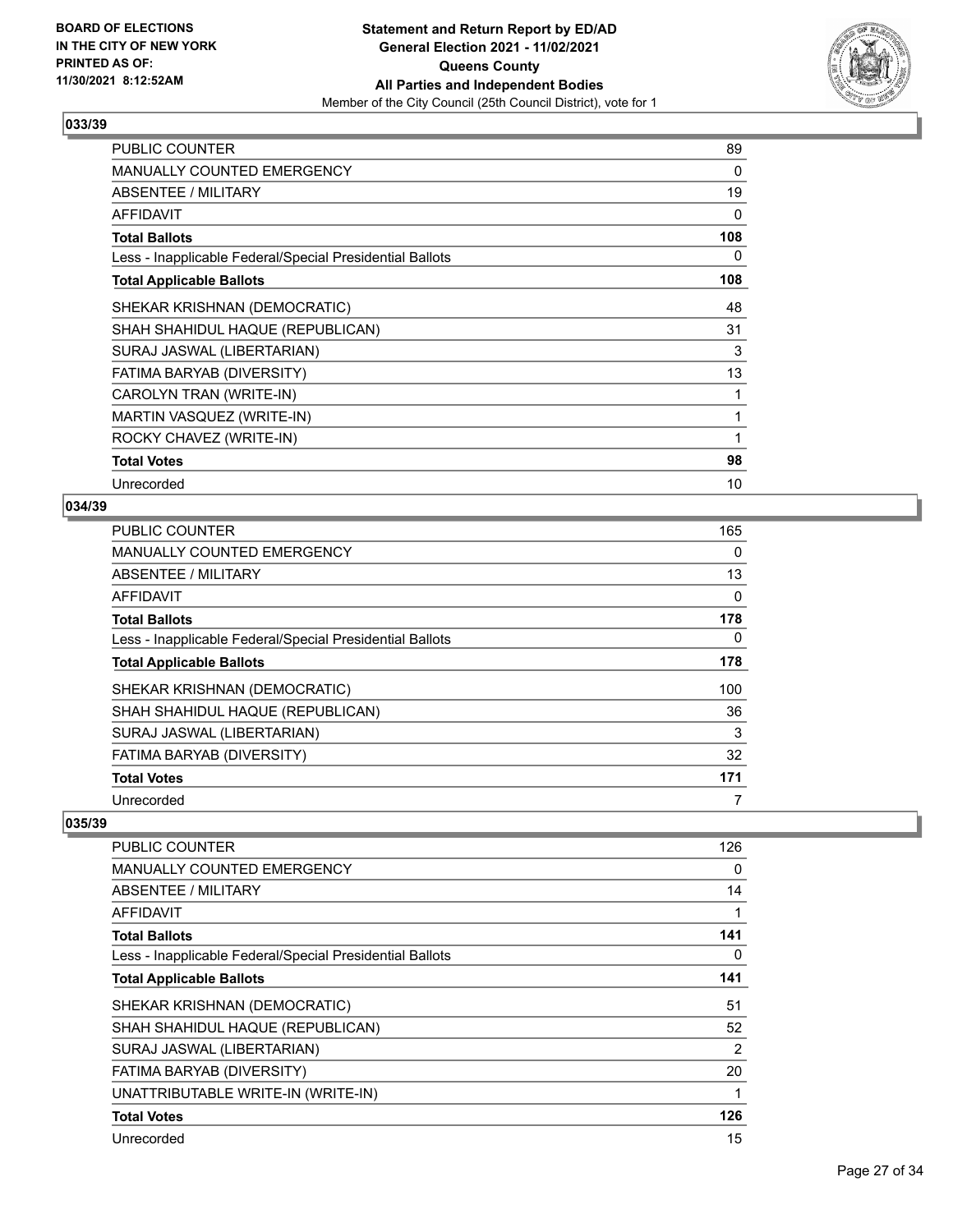

| <b>PUBLIC COUNTER</b>                                    | 156 |
|----------------------------------------------------------|-----|
| <b>MANUALLY COUNTED EMERGENCY</b>                        | 0   |
| ABSENTEE / MILITARY                                      | 18  |
| <b>AFFIDAVIT</b>                                         | 0   |
| <b>Total Ballots</b>                                     | 174 |
| Less - Inapplicable Federal/Special Presidential Ballots | 0   |
| <b>Total Applicable Ballots</b>                          | 174 |
| SHEKAR KRISHNAN (DEMOCRATIC)                             | 91  |
| SHAH SHAHIDUL HAQUE (REPUBLICAN)                         | 29  |
| SURAJ JASWAL (LIBERTARIAN)                               | 4   |
| FATIMA BARYAB (DIVERSITY)                                | 39  |
| <b>Total Votes</b>                                       | 163 |
| Unrecorded                                               | 11  |

## **038/39**

| <b>PUBLIC COUNTER</b>                                    | 97  |
|----------------------------------------------------------|-----|
| <b>MANUALLY COUNTED EMERGENCY</b>                        | 0   |
| ABSENTEE / MILITARY                                      | 14  |
| <b>AFFIDAVIT</b>                                         | 4   |
| <b>Total Ballots</b>                                     | 115 |
| Less - Inapplicable Federal/Special Presidential Ballots | 0   |
| <b>Total Applicable Ballots</b>                          | 115 |
| SHEKAR KRISHNAN (DEMOCRATIC)                             | 69  |
| SHAH SHAHIDUL HAQUE (REPUBLICAN)                         | 18  |
| SURAJ JASWAL (LIBERTARIAN)                               | 2   |
| FATIMA BARYAB (DIVERSITY)                                | 19  |
| KHARL ROF (WRITE-IN)                                     | 1   |
| <b>Total Votes</b>                                       | 109 |
| Unrecorded                                               | 6   |
|                                                          |     |

# **039/39 COMBINED into: 040/39**

| <b>PUBLIC COUNTER</b>                                    | 42 |
|----------------------------------------------------------|----|
| <b>MANUALLY COUNTED EMERGENCY</b>                        | 0  |
| ABSENTEE / MILITARY                                      | 4  |
| AFFIDAVIT                                                | 0  |
| <b>Total Ballots</b>                                     | 46 |
| Less - Inapplicable Federal/Special Presidential Ballots | 0  |
| <b>Total Applicable Ballots</b>                          | 46 |
| SHEKAR KRISHNAN (DEMOCRATIC)                             | 29 |
| SHAH SHAHIDUL HAQUE (REPUBLICAN)                         | 4  |
| SURAJ JASWAL (LIBERTARIAN)                               | 3  |
| FATIMA BARYAB (DIVERSITY)                                | 7  |
| <b>Total Votes</b>                                       | 43 |
| Unrecorded                                               | 3  |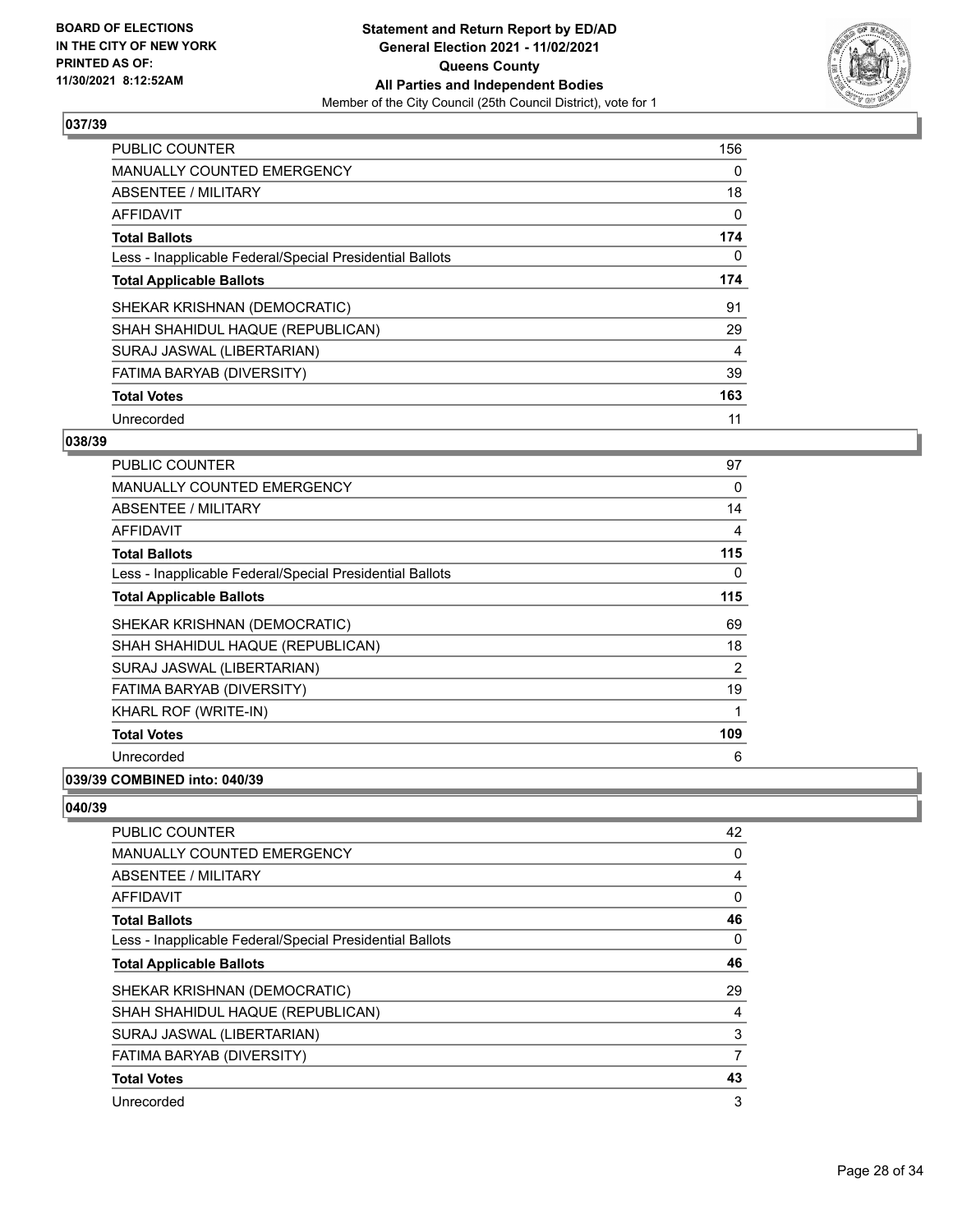

| <b>PUBLIC COUNTER</b>                                    | 173 |
|----------------------------------------------------------|-----|
| <b>MANUALLY COUNTED EMERGENCY</b>                        | 0   |
| ABSENTEE / MILITARY                                      | 6   |
| <b>AFFIDAVIT</b>                                         | 0   |
| <b>Total Ballots</b>                                     | 179 |
| Less - Inapplicable Federal/Special Presidential Ballots | 0   |
| <b>Total Applicable Ballots</b>                          | 179 |
| SHEKAR KRISHNAN (DEMOCRATIC)                             | 100 |
| SHAH SHAHIDUL HAQUE (REPUBLICAN)                         | 21  |
| SURAJ JASWAL (LIBERTARIAN)                               | 5   |
| FATIMA BARYAB (DIVERSITY)                                | 37  |
| <b>Total Votes</b>                                       | 163 |
| Unrecorded                                               | 16  |

## **042/39**

| PUBLIC COUNTER                                           | 35             |
|----------------------------------------------------------|----------------|
| MANUALLY COUNTED EMERGENCY                               | 0              |
| ABSENTEE / MILITARY                                      | $\overline{2}$ |
| AFFIDAVIT                                                | 0              |
| <b>Total Ballots</b>                                     | 37             |
| Less - Inapplicable Federal/Special Presidential Ballots | $\Omega$       |
| <b>Total Applicable Ballots</b>                          | 37             |
| SHEKAR KRISHNAN (DEMOCRATIC)                             | 21             |
| SHAH SHAHIDUL HAQUE (REPUBLICAN)                         | 4              |
| SURAJ JASWAL (LIBERTARIAN)                               | 0              |
| FATIMA BARYAB (DIVERSITY)                                | 11             |
| <b>Total Votes</b>                                       | 36             |
| Unrecorded                                               | 1              |

| <b>PUBLIC COUNTER</b>                                    | 163 |
|----------------------------------------------------------|-----|
| MANUALLY COUNTED EMERGENCY                               | 0   |
| ABSENTEE / MILITARY                                      | 7   |
| AFFIDAVIT                                                | 3   |
| <b>Total Ballots</b>                                     | 173 |
| Less - Inapplicable Federal/Special Presidential Ballots | 0   |
| <b>Total Applicable Ballots</b>                          | 173 |
| SHEKAR KRISHNAN (DEMOCRATIC)                             | 91  |
| SHAH SHAHIDUL HAQUE (REPUBLICAN)                         | 28  |
| SURAJ JASWAL (LIBERTARIAN)                               | 4   |
| FATIMA BARYAB (DIVERSITY)                                | 44  |
| <b>Total Votes</b>                                       | 167 |
| Unrecorded                                               | 6   |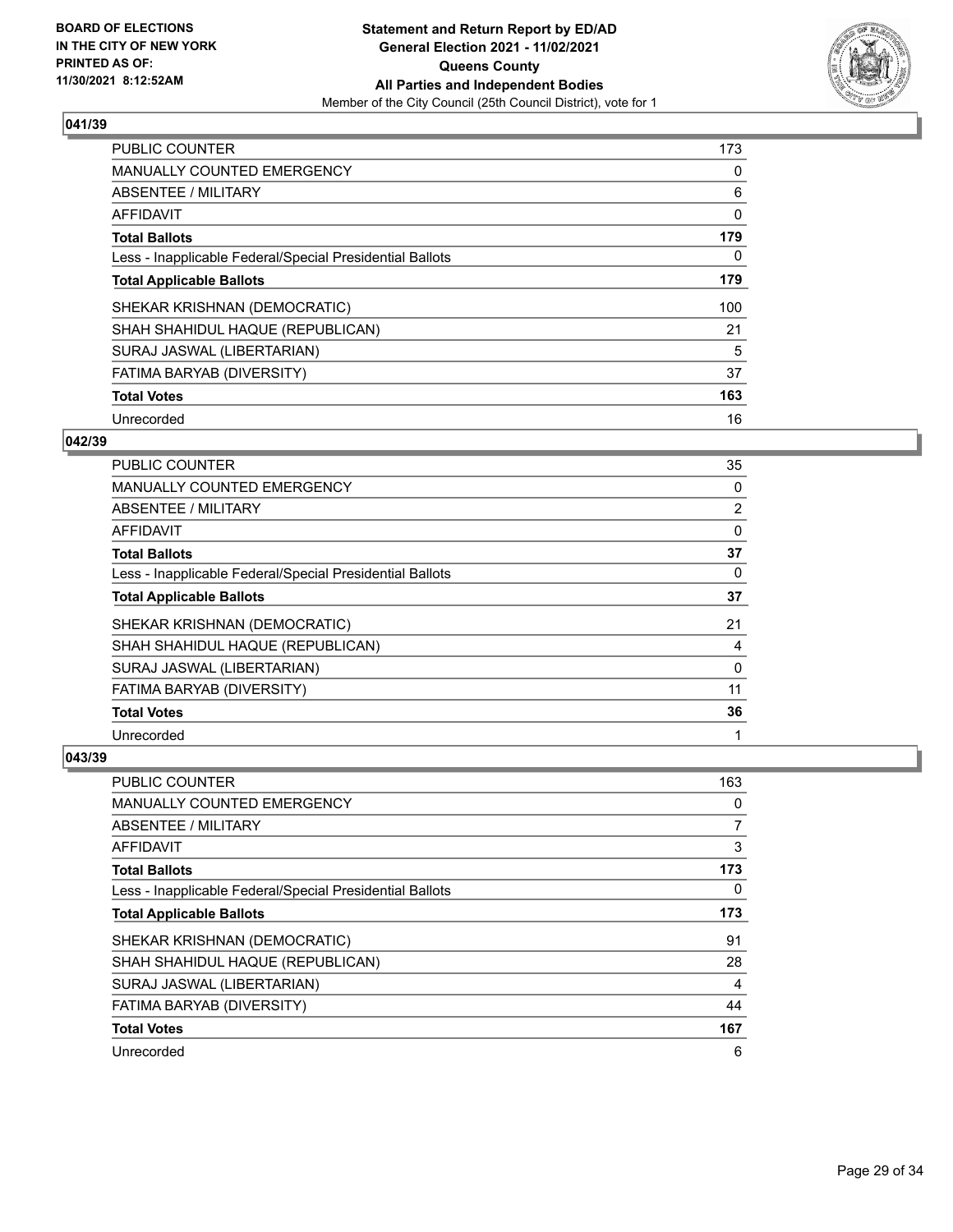

| <b>PUBLIC COUNTER</b>                                    | 205            |
|----------------------------------------------------------|----------------|
| <b>MANUALLY COUNTED EMERGENCY</b>                        | 0              |
| <b>ABSENTEE / MILITARY</b>                               | 26             |
| AFFIDAVIT                                                | 0              |
| <b>Total Ballots</b>                                     | 231            |
| Less - Inapplicable Federal/Special Presidential Ballots | 0              |
| <b>Total Applicable Ballots</b>                          | 231            |
| SHEKAR KRISHNAN (DEMOCRATIC)                             | 150            |
| SHAH SHAHIDUL HAQUE (REPUBLICAN)                         | 30             |
| SURAJ JASWAL (LIBERTARIAN)                               | 5              |
| FATIMA BARYAB (DIVERSITY)                                | 25             |
| UNATTRIBUTABLE WRITE-IN (WRITE-IN)                       | $\overline{2}$ |
| <b>Total Votes</b>                                       | 212            |
| Unrecorded                                               | 19             |

## **045/39**

| <b>PUBLIC COUNTER</b>                                    | 315 |
|----------------------------------------------------------|-----|
| <b>MANUALLY COUNTED EMERGENCY</b>                        | 0   |
| ABSENTEE / MILITARY                                      | 27  |
| AFFIDAVIT                                                |     |
| <b>Total Ballots</b>                                     | 343 |
| Less - Inapplicable Federal/Special Presidential Ballots | 0   |
| <b>Total Applicable Ballots</b>                          | 343 |
| SHEKAR KRISHNAN (DEMOCRATIC)                             | 257 |
| SHAH SHAHIDUL HAQUE (REPUBLICAN)                         | 38  |
| SURAJ JASWAL (LIBERTARIAN)                               | 10  |
| FATIMA BARYAB (DIVERSITY)                                | 22  |
| CAROLYN TRAN (WRITE-IN)                                  | 1   |
| THOMAS CLYNES (WRITE-IN)                                 |     |
| <b>Total Votes</b>                                       | 329 |
| Unrecorded                                               | 14  |

| <b>PUBLIC COUNTER</b>                                    | 378 |
|----------------------------------------------------------|-----|
| <b>MANUALLY COUNTED EMERGENCY</b>                        | 0   |
| ABSENTEE / MILITARY                                      | 44  |
| AFFIDAVIT                                                | 3   |
| <b>Total Ballots</b>                                     | 425 |
| Less - Inapplicable Federal/Special Presidential Ballots | 0   |
| <b>Total Applicable Ballots</b>                          | 425 |
| SHEKAR KRISHNAN (DEMOCRATIC)                             | 331 |
| SHAH SHAHIDUL HAQUE (REPUBLICAN)                         | 35  |
| SURAJ JASWAL (LIBERTARIAN)                               | 8   |
| FATIMA BARYAB (DIVERSITY)                                | 33  |
| <b>Total Votes</b>                                       | 407 |
| Unrecorded                                               | 18  |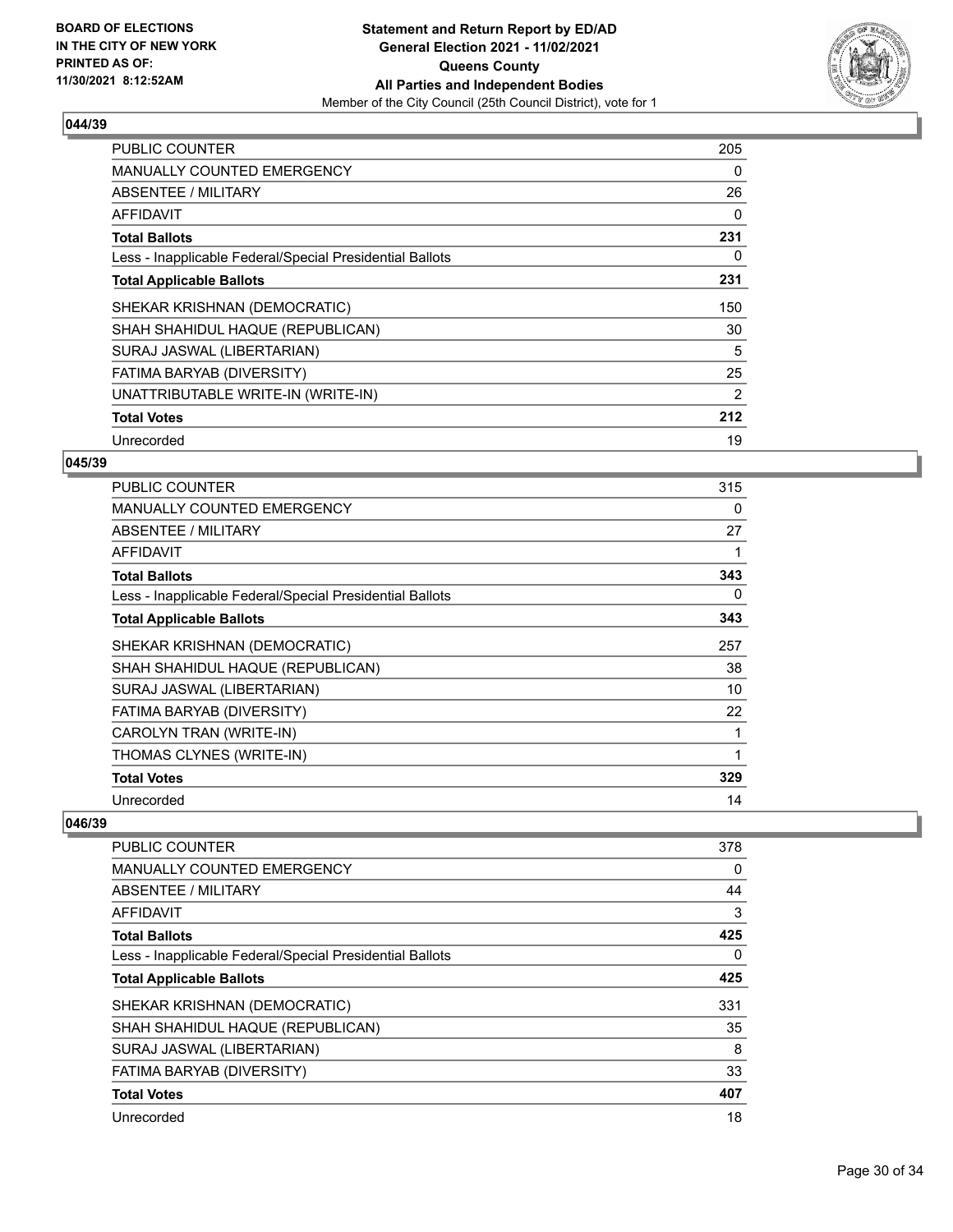

| <b>PUBLIC COUNTER</b>                                    | 373 |
|----------------------------------------------------------|-----|
| <b>MANUALLY COUNTED EMERGENCY</b>                        | 0   |
| ABSENTEE / MILITARY                                      | 36  |
| <b>AFFIDAVIT</b>                                         | 2   |
| <b>Total Ballots</b>                                     | 411 |
| Less - Inapplicable Federal/Special Presidential Ballots | 0   |
| <b>Total Applicable Ballots</b>                          | 411 |
| SHEKAR KRISHNAN (DEMOCRATIC)                             | 282 |
| SHAH SHAHIDUL HAQUE (REPUBLICAN)                         | 42  |
| SURAJ JASWAL (LIBERTARIAN)                               | 7   |
| FATIMA BARYAB (DIVERSITY)                                | 50  |
| CAROLYN TRAN (WRITE-IN)                                  | 4   |
| MARTIN VASQUEZ (WRITE-IN)                                | 1   |
| <b>Total Votes</b>                                       | 386 |
| Unrecorded                                               | 25  |

#### **048/39**

| <b>PUBLIC COUNTER</b>                                    | 135            |
|----------------------------------------------------------|----------------|
| MANUALLY COUNTED EMERGENCY                               | 0              |
| ABSENTEE / MILITARY                                      | 11             |
| AFFIDAVIT                                                | $\overline{2}$ |
| <b>Total Ballots</b>                                     | 148            |
| Less - Inapplicable Federal/Special Presidential Ballots | 0              |
| <b>Total Applicable Ballots</b>                          | 148            |
| SHEKAR KRISHNAN (DEMOCRATIC)                             | 75             |
| SHAH SHAHIDUL HAQUE (REPUBLICAN)                         | 21             |
| SURAJ JASWAL (LIBERTARIAN)                               | 2              |
| FATIMA BARYAB (DIVERSITY)                                | 42             |
| <b>Total Votes</b>                                       | 140            |
| Unrecorded                                               | 8              |

| PUBLIC COUNTER                                           | 238 |
|----------------------------------------------------------|-----|
| <b>MANUALLY COUNTED EMERGENCY</b>                        | 0   |
| ABSENTEE / MILITARY                                      | 35  |
| AFFIDAVIT                                                |     |
| <b>Total Ballots</b>                                     | 274 |
| Less - Inapplicable Federal/Special Presidential Ballots | 0   |
| <b>Total Applicable Ballots</b>                          | 274 |
| SHEKAR KRISHNAN (DEMOCRATIC)                             | 111 |
| SHAH SHAHIDUL HAQUE (REPUBLICAN)                         | 40  |
| SURAJ JASWAL (LIBERTARIAN)                               | 6   |
| FATIMA BARYAB (DIVERSITY)                                | 106 |
| IRENE MALLINGER (WRITE-IN)                               |     |
| <b>Total Votes</b>                                       | 264 |
| Unrecorded                                               | 10  |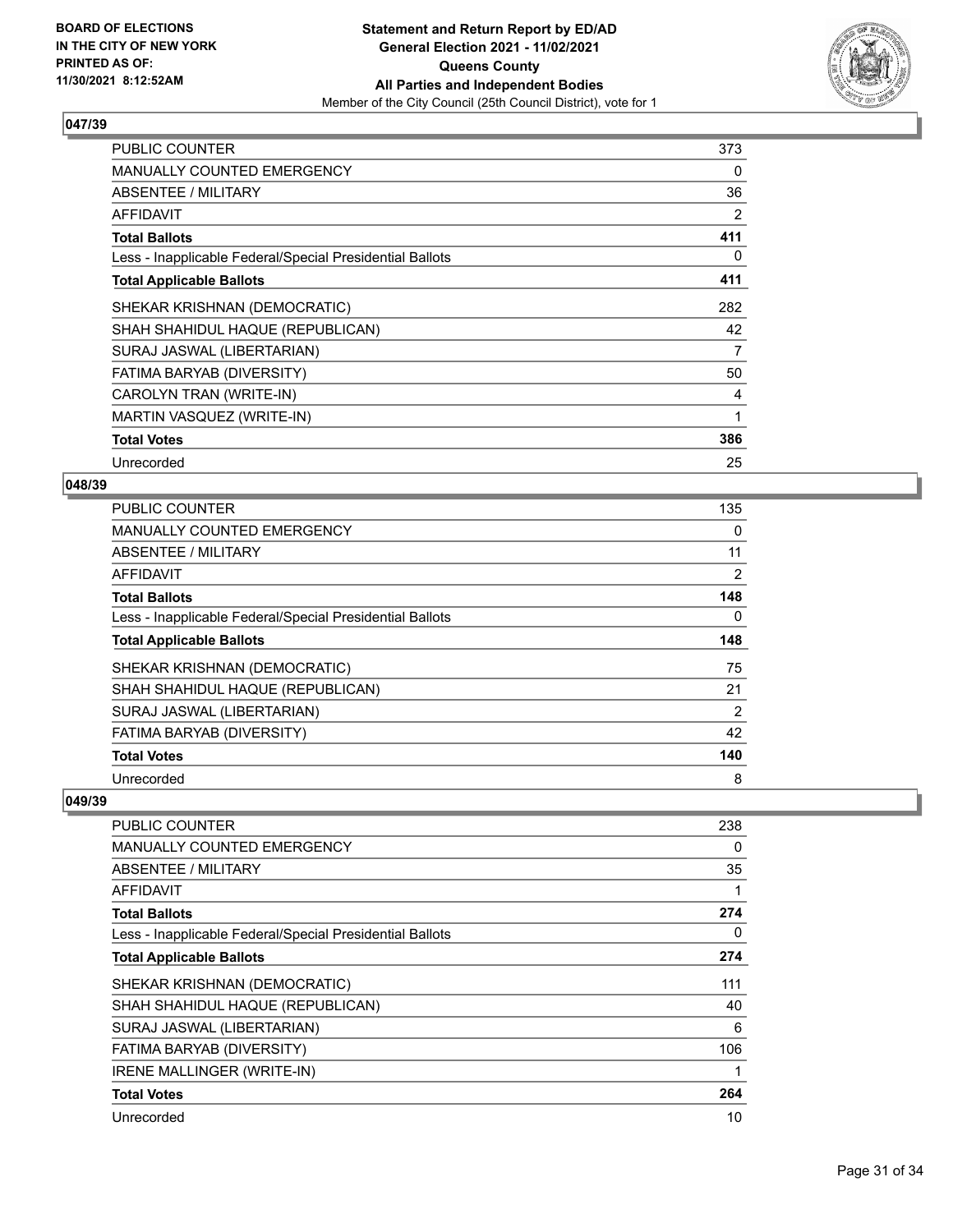

| <b>PUBLIC COUNTER</b>                                    | 56 |
|----------------------------------------------------------|----|
| <b>MANUALLY COUNTED EMERGENCY</b>                        | 0  |
| ABSENTEE / MILITARY                                      | 14 |
| <b>AFFIDAVIT</b>                                         |    |
| <b>Total Ballots</b>                                     | 71 |
| Less - Inapplicable Federal/Special Presidential Ballots | 0  |
| <b>Total Applicable Ballots</b>                          | 71 |
| SHEKAR KRISHNAN (DEMOCRATIC)                             | 48 |
| SHAH SHAHIDUL HAQUE (REPUBLICAN)                         | 9  |
| SURAJ JASWAL (LIBERTARIAN)                               | 0  |
| FATIMA BARYAB (DIVERSITY)                                | 11 |
| <b>Total Votes</b>                                       | 68 |
| Unrecorded                                               | 3  |

## **051/39**

| PUBLIC COUNTER                                           | 193      |
|----------------------------------------------------------|----------|
| <b>MANUALLY COUNTED EMERGENCY</b>                        | $\Omega$ |
| ABSENTEE / MILITARY                                      | 18       |
| AFFIDAVIT                                                | 0        |
| <b>Total Ballots</b>                                     | 211      |
| Less - Inapplicable Federal/Special Presidential Ballots | 0        |
| <b>Total Applicable Ballots</b>                          | 211      |
| SHEKAR KRISHNAN (DEMOCRATIC)                             | 129      |
| SHAH SHAHIDUL HAQUE (REPUBLICAN)                         | 23       |
| SURAJ JASWAL (LIBERTARIAN)                               | 5        |
| FATIMA BARYAB (DIVERSITY)                                | 44       |
| <b>Total Votes</b>                                       | 201      |
| Unrecorded                                               | 10       |

| PUBLIC COUNTER                                           | 89  |
|----------------------------------------------------------|-----|
| MANUALLY COUNTED EMERGENCY                               | 0   |
| ABSENTEE / MILITARY                                      | 11  |
| AFFIDAVIT                                                | 0   |
| <b>Total Ballots</b>                                     | 100 |
| Less - Inapplicable Federal/Special Presidential Ballots | 0   |
| <b>Total Applicable Ballots</b>                          | 100 |
| SHEKAR KRISHNAN (DEMOCRATIC)                             | 41  |
| SHAH SHAHIDUL HAQUE (REPUBLICAN)                         | 19  |
| SURAJ JASWAL (LIBERTARIAN)                               | 0   |
| FATIMA BARYAB (DIVERSITY)                                | 25  |
| YI ANDY CHEN (WRITE-IN)                                  | 3   |
| <b>Total Votes</b>                                       | 88  |
| Unrecorded                                               | 12  |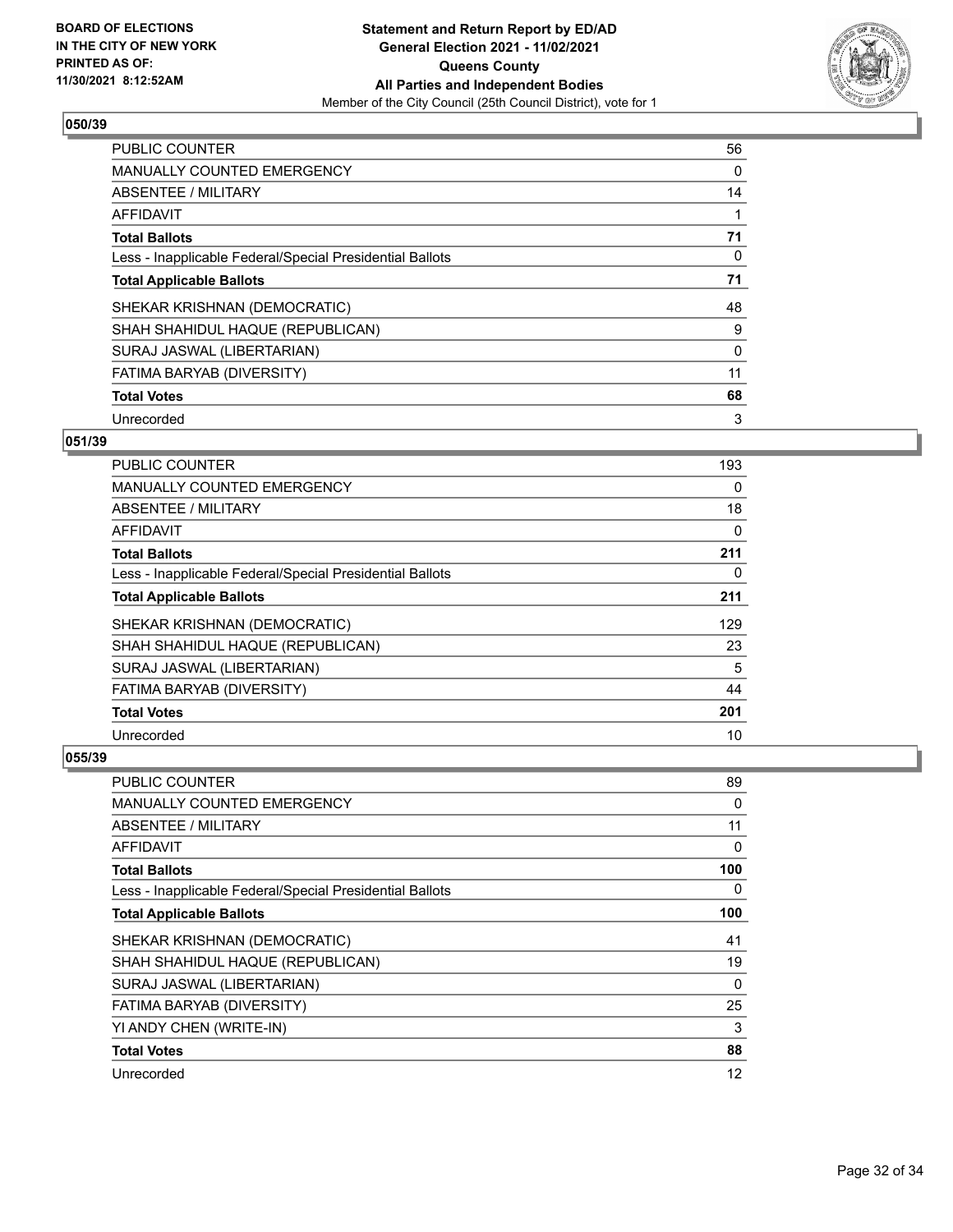

| PUBLIC COUNTER                                           | 351 |
|----------------------------------------------------------|-----|
| <b>MANUALLY COUNTED EMERGENCY</b>                        | 0   |
| ABSENTEE / MILITARY                                      | 22  |
| <b>AFFIDAVIT</b>                                         |     |
| <b>Total Ballots</b>                                     | 374 |
| Less - Inapplicable Federal/Special Presidential Ballots | 0   |
| <b>Total Applicable Ballots</b>                          | 374 |
| SHEKAR KRISHNAN (DEMOCRATIC)                             | 241 |
| SHAH SHAHIDUL HAQUE (REPUBLICAN)                         | 44  |
| SURAJ JASWAL (LIBERTARIAN)                               | 7   |
| FATIMA BARYAB (DIVERSITY)                                | 62  |
| <b>Total Votes</b>                                       | 354 |
| Unrecorded                                               | 20  |